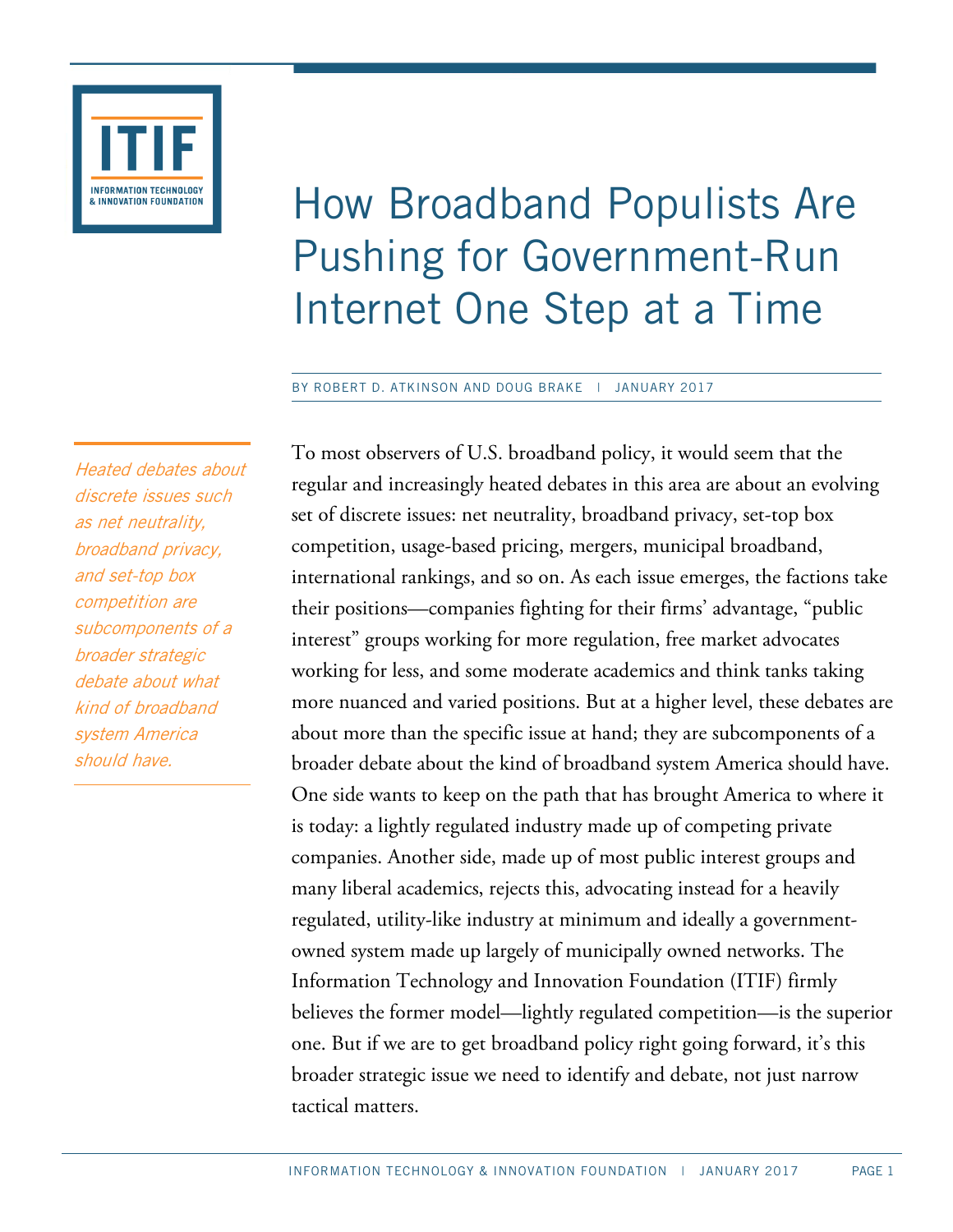The loose coalition of self-described "progressives" pushing to change the structure of America's broadband industry, a group we term "broadband populists," is unified in its disdain for a lightly regulated private structure, with many preferring government-owned and operated networks. Despite this unifying interest, broadband populists have a variety of ideological underpinnings. Sometimes they talk about policy like reconstructed liberal New Dealers, at other times they sound like cooperative, self-reliant utopian localists, and still others, like socialist revolutionaries.

In the Roosevelt administration, liberal New Dealers rejected the rising socialist threat but wanted businesses, especially utilities, to be heavily regulated.<sup>[1](#page-20-0)</sup> Today, some broadband populists channel this same view, seeing broadband as akin to roads and water pipes natural utilities that the private sector can operate, but with government calling the shots. Law professor and liberal advocate Susan Crawford, like a modern-day Ida Tarbell, argues that when it comes to broadband, "America needs to move to a utility model."<sup>[2](#page-20-1)</sup> Ben Scott, former policy director of the advocacy group Free Press, proclaimed in 2009 that "[i]ncreasingly the Internet is no longer a commercial service, it's an infrastructure. … What we're witnessing at the FCC now is the logical next step which is we are going to create a regulatory framework for the Internet which recognizes it is an infrastructure now and not just a commercial service."[3](#page-20-2)

A second line of thought follows Eugene Debs and the various socialists and populists who advocated for government to take over production in many industries; today's netroots populists want to do the same for broadband. Liberal journalist and blogger Matt Yglesias tweets that the "US could benefit from a few doses of socialism: 'postal' banking, municipal broadband, electrical utilities …" Robert McChesney, founder of Free Press and former co-editor of the socialist journal *Monthly Review,* has stated, "What we want to have in the U.S. and in every society is an Internet that is not private property, but a public utility. We want an Internet that you don't pay a penny to use."<sup>[4](#page-20-3)</sup> In Susan Crawford's more candid moments, she says that "by treating fiber as just like the street grid, or the tree canopy, or electricity, or clean water, it's part of what the city provides, in order for the free market to flourish above it. I mean, the only way to do that is for the city to be deeply involved in the control and ownership of that infrastructure."[5](#page-20-4)

Finally, a third narrative calls to mind the 19th-century utopian Fourierian cooperatists who advocated for intentional, local cooperatives.<sup>[6](#page-20-5)</sup> Many broadband populists reflect this Fourierian view when they assert that broadband is part of the fabric of local life and should be owned by local governments or even better by self-governed neighborhood cooperatives. The New America Foundation's Open Technology Institute often espouses this view, seeing broadband as something that shouldn't even rely on government, that individuals and neighborhood associations can provide on their own. They write, "[C]ommunity-led networks around the world are already demonstrating a similar decentralized, cooperative 'common-pool resource' approach to designing and building networked communications technologies. This is not simply a fusion of private (corporate) and public (government) forces, but rather relies on community leadership, skills, and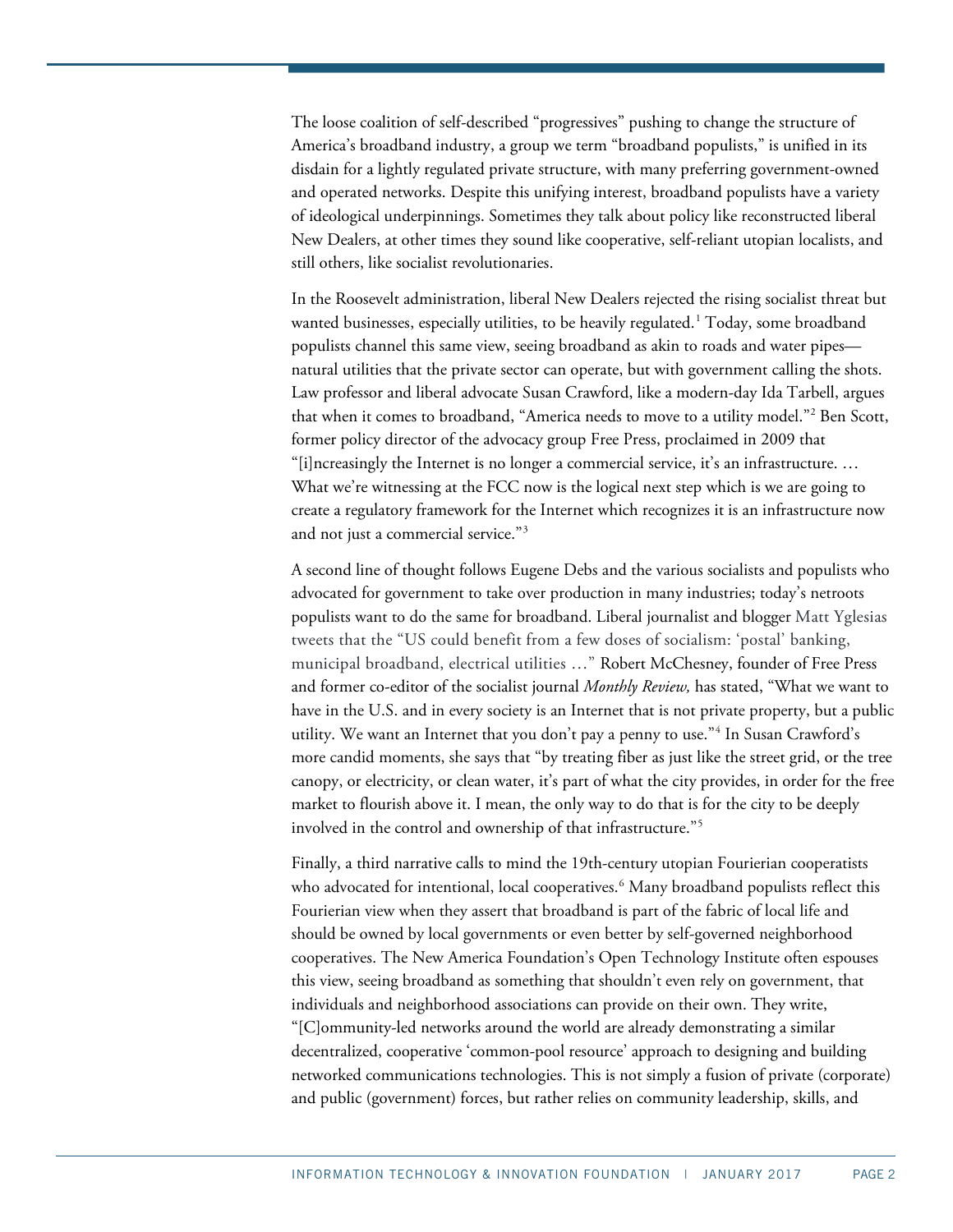expertise."<sup>[7](#page-20-6)</sup> David Isenberg, the organizer of an annual gathering of broadband populists called Freedom to Connect Conference, writes, "Structural separation is the 'single payer rule' of networks …" and that "it is the only long-term enforceable, sustainable way to save the Internet and to preserve our investments in community broadband networks."[8](#page-20-7)

On the surface, many broadband populists present their case in instrumental terms: Broadband as a utility, either privately or publically owned, would be superior to the current market-based system because it would deliver lower prices and better services. But at its heart, their argument doesn't depend on the relative performance of either system; it's grounded in an ideological conviction about who should own and control this key communications infrastructure. For them, lightly regulated, for-profit corporations have no place in America's broadband infrastructure, even if it could be demonstrated (which it can) that they deliver superior broadband performance. Many broadband populists are not motivated by pragmatics, but instead by an anticorporate, antimarket animus. For example, Christopher Mitchell of the Institute for Self-Reliance reflects this underlying desire of the broadband populists when he says, "We really want to decentralize power. That's the end goal."[9](#page-20-8)

The broadband populists, regardless of their particular sect, do everything they can to present this broader debate as a series of individual, tactical skirmishes over hot-button issues (such as protecting net neutrality, limiting the ability of ISPs to monetize information, zero rating and usage based pricing, fighting mergers, etc.) because they know that if the debate were about the strategic choice—private-sector broadband versus government-controlled broadband—most Americans, consumers and experts alike, would favor the former model, not the latter. Recognizing the unlikelihood of nationalizing existing broadband infrastructure, broadband populists' tactics on individual issues are generally in the service of their broader and longer-term strategic goal of moving the industry to a regulated-utility model and ideally to full-blown government ownership.

This line of thinking, where incremental broadband policy "victories" further the ultimate goal of government ownership, is clearly expressed in a recent *Boston Review* essay by Brooklyn Law School professor and New America Foundation Fellow K. Sabeel Rahman, arguing for expanding the public utility model to online platforms. He writes that the FCC's order (which he calls a "ruling") classifying broadband as a common carrier:

[R]epresents a tentative first step toward the creation of an outright public utility. While reclassifying ISPs as common carriers avoids full-blown imposition of rate regulations, the ruling also paves the way for municipally owned and operated broadband, which may enhance the negotiating positions of municipal governments trying to craft new franchise agreements with ISPs.[10](#page-20-9)

Susan Crawford is also quite clear in her view of net neutrality as a politically expedient stepping stone to full government ownership. In a blog post titled "The Limits of Net Neutrality," she writes that while she is "just as hardcore about net neutrality as anyone," and celebrates the Title II classification, "it's only a beginning, and stopping here would be

Broadband populists are motivated more by their distrust of corporations than an honest assessment of what industry structure best supports the flourishing of exactly those values they wish to promote.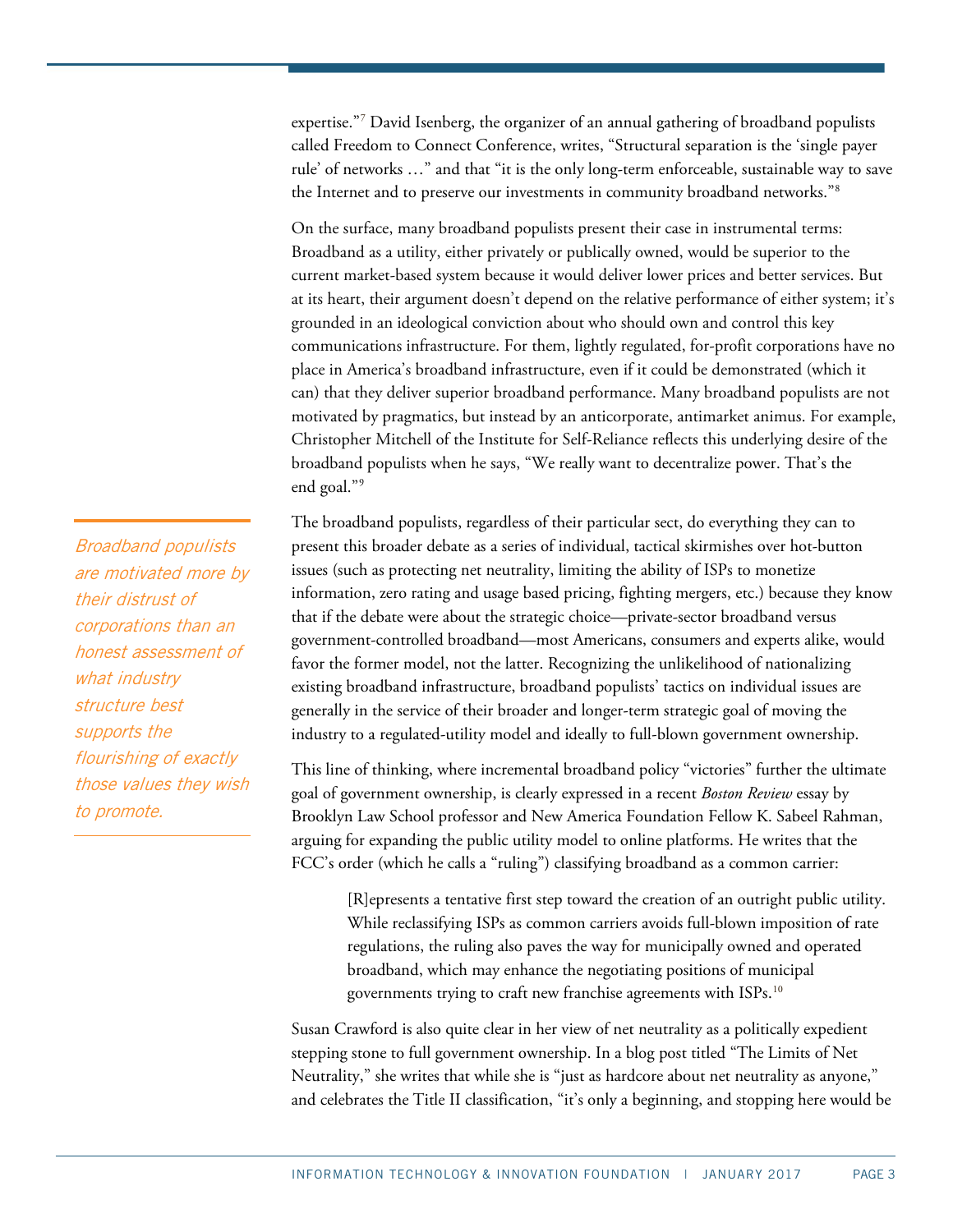a mistake. It's a temporizing approach to a deeper, structural dilemma: how much power to give the private providers of what should be a utility service."[11](#page-20-10) She goes on to describe the next steps after the Title II order was upheld at the D.C. Circuit:

Now that the courts have given the FCC authority to regulate internet access, it's time to exercise that authority. The optimal U.S. approach: put in place cityowned (and, ultimately, federally regulated) conduits that reach all houses and businesses, or at least get very close to them, and fill them with city-owned dark fiber.<sup>[12](#page-20-11)</sup>

Broadband populists like Crawford are also well aware that to advance their agenda requires softening up the terrain with a full-scale assault on the integrity and viability of the private-sector, competitive, and innovation-based ISP model. That is why they work so hard to distort data to purportedly show that the United States is falling behind other nations in broadband, that there is not enough competition, that prices and profits are too high, that providers have nefarious motivations (to block legal websites at their whim); that broadband is a fundamental human right that only government can serve, etc. These arguments and claims need to be seen for what they are: propaganda designed to discredit the current model so that the preferred model of government or even community-run networks becomes the dominant one.

In short, the populist case against the market-based model is not grounded in an analysis of outcomes or performance. It is strategic, in service of a broader political and economic goal, which in turn is based on ideological preference for one structure over another. Thus, broadband populists' advocacy for or against particular policies (e.g., net neutrality, muni broadband, mergers, Title II coverage, privacy, set-top boxes, Wi-Fi) is based, despite their rhetoric about protecting consumers, on advancing one and only one goal: limiting the viability of the private-sector, competition-based model by restricting revenue, adding costs, and spurring government-provided alternatives.

The problem with this approach is that populists are motivated more by their visceral distrust of corporations than an empirical assessment of what industry structure best supports the goals most Americans want from ISPs: efficiency, innovation, quality, reasonable prices, and adequate coverage. And by obscuring the real nature of the strategic debate at hand, policymakers may not foresee the long-term implications of individual tactical decisions.

# **ARGUMENTS AGAINST THE PRIVATE-SECTOR, COMPETITIVE MODEL**

Judging by their words and actions, broadband populists know that their best chance of attaining their long-term goal of government ownership of communications infrastructure is not to seek that end immediately but rather to win tactical battles. Individual issues are chosen and shaped on the one hand to achieve rules and regulations that constrain private sector broadband business models—for example, regulating broadband under Title II while on the other hand supporting the emergence of government alternatives, such as municipal broadband or cooperatively maintained Wi-Fi networks.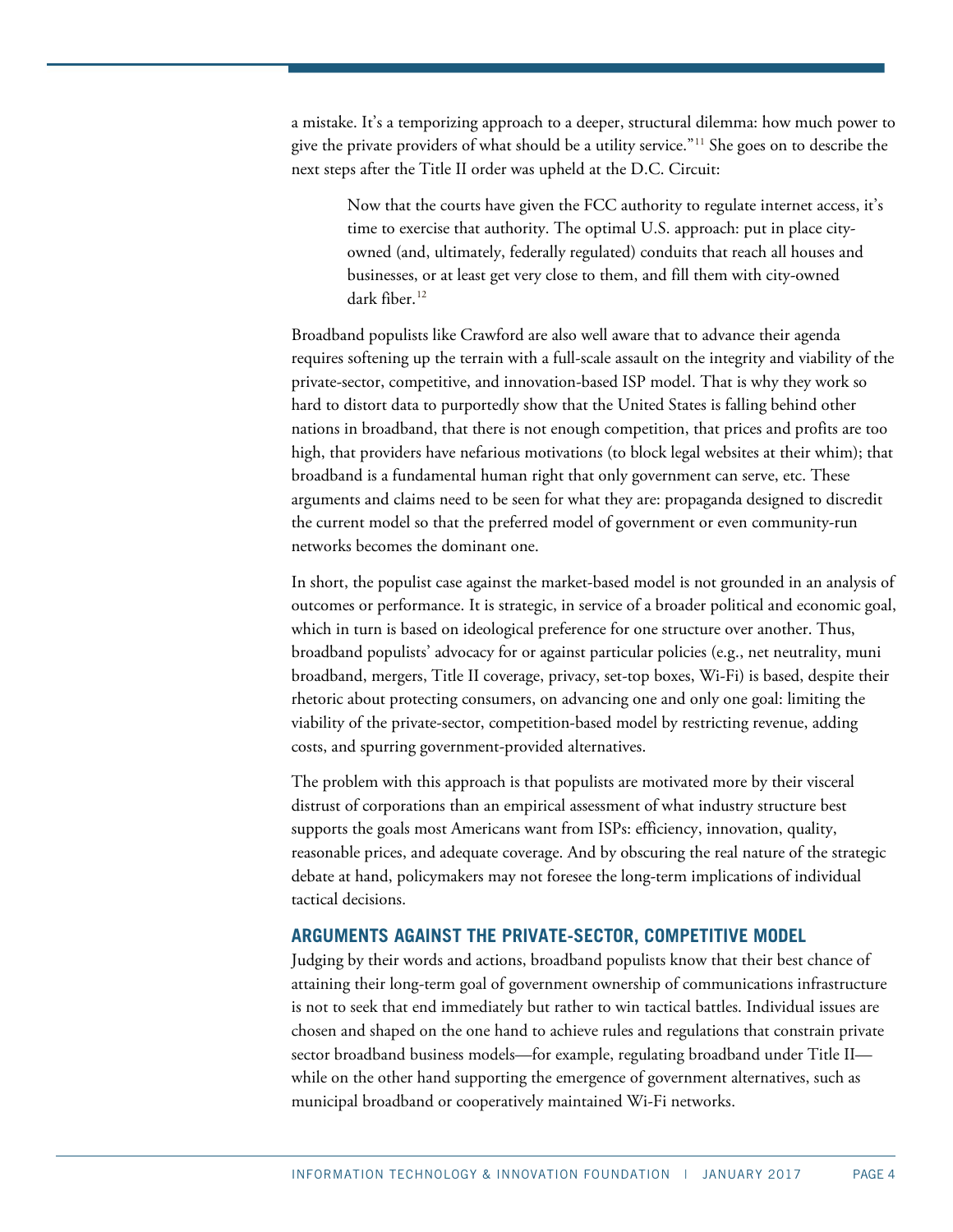Winning these tactical battles depends on softening up the ground through a long intellectual assault designed to call into question the efficacy of the private-sector model. Absent nagging doubt over private-sector success, political support to constrain the private model and enable the public one will be fleeting.

Law professor Tim Wu, in explaining how broadband populists prevailed in their fight to have broadband classified as a Title II communications service, said, "Most true revolution is styled as a counter-revolution." $13$  In other words, the community sought to present their arguments as if they were preserving the status quo (free speech, openness, etc.) rather than engaging in a dramatic change, that is weakening of the for-profit business model. Perhaps the most acute example of this is the framing of the recent Title II fight as "*re*classification," as if it were a return to normalcy, despite the fact that neither wireless nor cable broadband ever was legally classified as a telecommunications service under Title II, and DSL only for a relatively short period of time.

Coupled with a push for regulations that constrain the private-broadband business model, broadband populists have attempted to normalize government-owned networks through a never-ending and relentless campaign to paint U.S. broadband performance in the worst possible terms: Prices and profits are too high, speeds too low, coverage too limited, etc. In other words, the private-sector model fails. Toward that end, they make a variety of claims.

# **Claim 1: America is far behind other nations in broadband and getting worse.**

There is a cottage industry of reports decrying how far the United States is falling behind in broadband. If the populists can make it appear that other nations, presumably ones with a more government-directed open-access models or even government-owned networks, are more successful than the United States, then it creates doubt about the U.S. industrial organization of intermodal competition (i.e., competition among cable, telephony, and wireless broadband). But there are always several problems with these claims. These reports usually involve significant exaggeration, making general policy proclamations based on cherry-picking foreign fiber networks of limited geographic scope. They also often rely on advertised speed data, which puts U.S. firms at a disadvantage rankings-wise because U.S. networks consistently deliver on what is advertised; this is not so in foreign countries.<sup>[14](#page-20-13)</sup> Furthermore, these reports do not recognize the unique geographic and demographic conditions of America: in particular, that the United States is a much more suburban and rural nation and has much higher rates of poverty than the other OECD nations that it is compared with. [15](#page-21-0)

Susan Crawford provides a case in point of exaggeration. In her jeremiad of a book, *Captive Audience*, she claims that U.S. speeds ranked only the 22nd-fastest in the world.<sup>[16](#page-21-1)</sup> In fact, at the time she wrote this, Akamai rankings (which uses a highly accurate analytics platform) had America at number nine in the world for download speed.<sup>[17](#page-21-2)</sup> Ninth is no reason to rest on our laurels, but not the failure populists depict, and certainly doesn't justify a radical change in policy. Robert Reich, in his attempt to lay the intellectual groundwork for broadband as a utility, makes even wilder claims, lamenting that "the

These arguments and claims need to be seen for what they are: propaganda designed to discredit the current model so that the preferred model of government or community-run networks becomes dominant.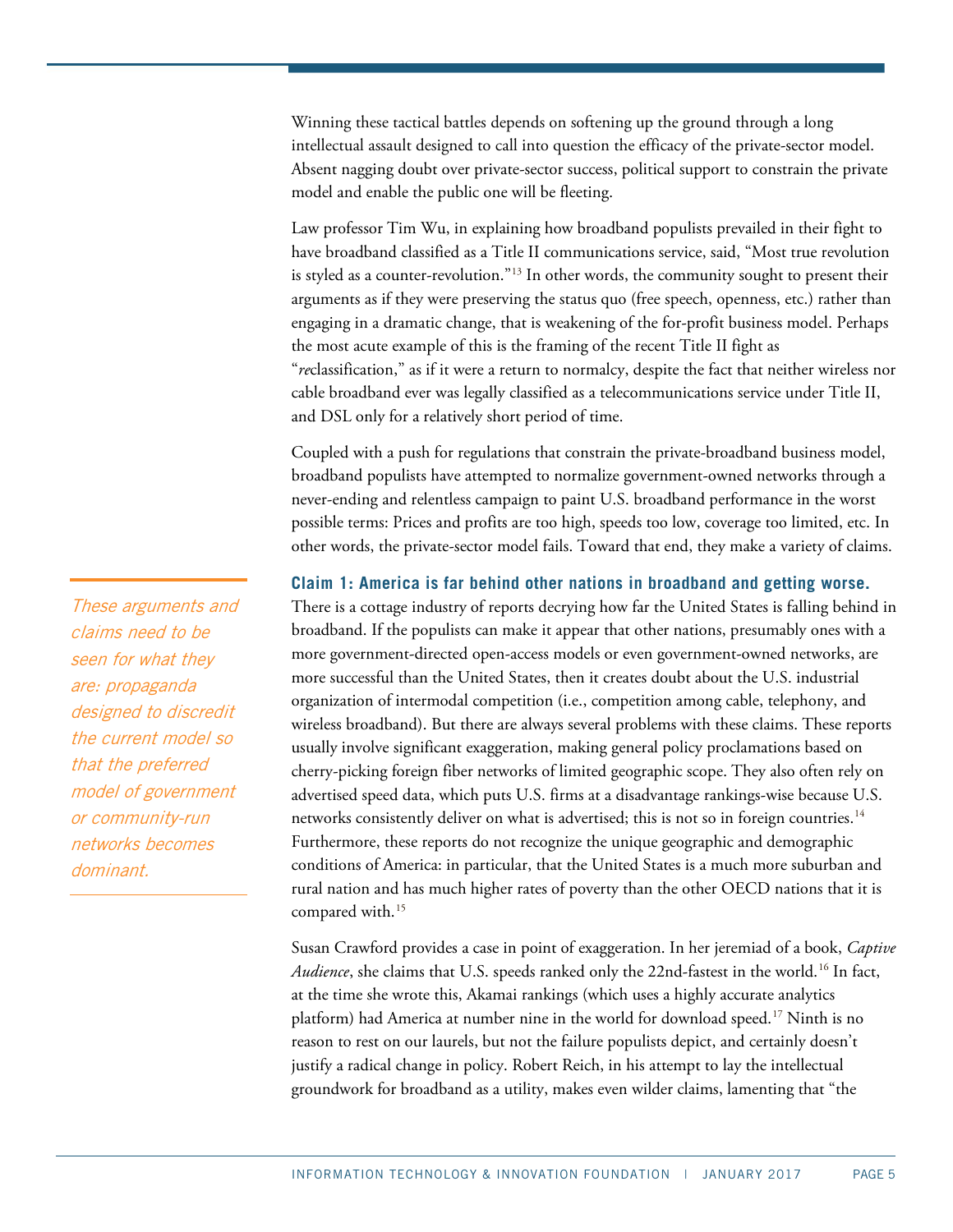United States ha[s] some of the slowest [broadband] speeds," among advanced nations. This simply isn't true, and Reich offers no support for his assertion. [18](#page-21-3)

The latest Akamai data has the United States ranking 12th in average speed, just 10 Mbps behind South Korea, the nation with the fastest average download speed in the world.<sup>[19](#page-21-4)</sup> Potentially contributing to the slide from 9th to 12th is the fact that Akamai continues to assess only data from connections using Internet Protocol version 4 (IPv4) for its speed comparisons. The company has been attempting to include IPv6 data in its metrics, but the process has proven more complicated than expected.<sup>[20](#page-21-5)</sup> This means that consumers using newer operating systems, newer networking equipment, and the latest access technologies are systematically excluded from Akamai measurements. The United States has been a leader in in IPv6 adoption, hovering between third and fifth best (here, the top spot belongs to Belgium), so it will be interesting to see if there is any significant movement in U.S. speed rankings once IPv6 data is included. $^{21}$  $^{21}$  $^{21}$ 

According to FCC data, measured average download speeds in the United States have quadrupled in the past five years, and increased by nearly 30 percent in the last year alone.[22](#page-21-7) Quadrupling output is plainly inconsistent with claims of rapacious monopolies constraining supply.

| <b>Rank</b>  | % Connections Over<br>15 Mbps-U.S. States | % Connections Over<br>15 Mbps-Global |  |
|--------------|-------------------------------------------|--------------------------------------|--|
| $\mathbf{1}$ | Delaware $-58%$                           | South Korea $-61%$                   |  |
| 2            | Rhode Island $-58%$                       | Hong Kong $-49\%$                    |  |
| 3            | New Jersey $-55%$                         | Norway - 48%                         |  |
| 4            | Washington, D.C. $-55%$                   | Singapore $-46%$                     |  |
| 5            | Massachusetts $-54\%$                     | Japan $-46%$                         |  |
| 6            | Maryland $-53%$                           | Sweden $-43%$                        |  |
| 7            | Virginia $-50\%$                          | Switzerland $-42%$                   |  |
| 8            | New York $-49%$                           | Netherlands $-41%$                   |  |
| 9            | Pennsylvania - 45%                        | Latvia $-40%$                        |  |
| 10           | Connecticut $-44%$                        | United States - 39%                  |  |

#### **Figure 1: Ranking of percentage of connections over 15 Mbps[23](#page-21-8)**

More important than raw download speed is the percentage of connections above a certain threshold speed. After a certain data rate, measurements are less about the ability for citizens to leverage broadband to productive ends and more about how many simultaneous video streams of what resolution an average household can run. The United States claims a respectable 10th place on the percent of connections above 15 Mbps. Compare individual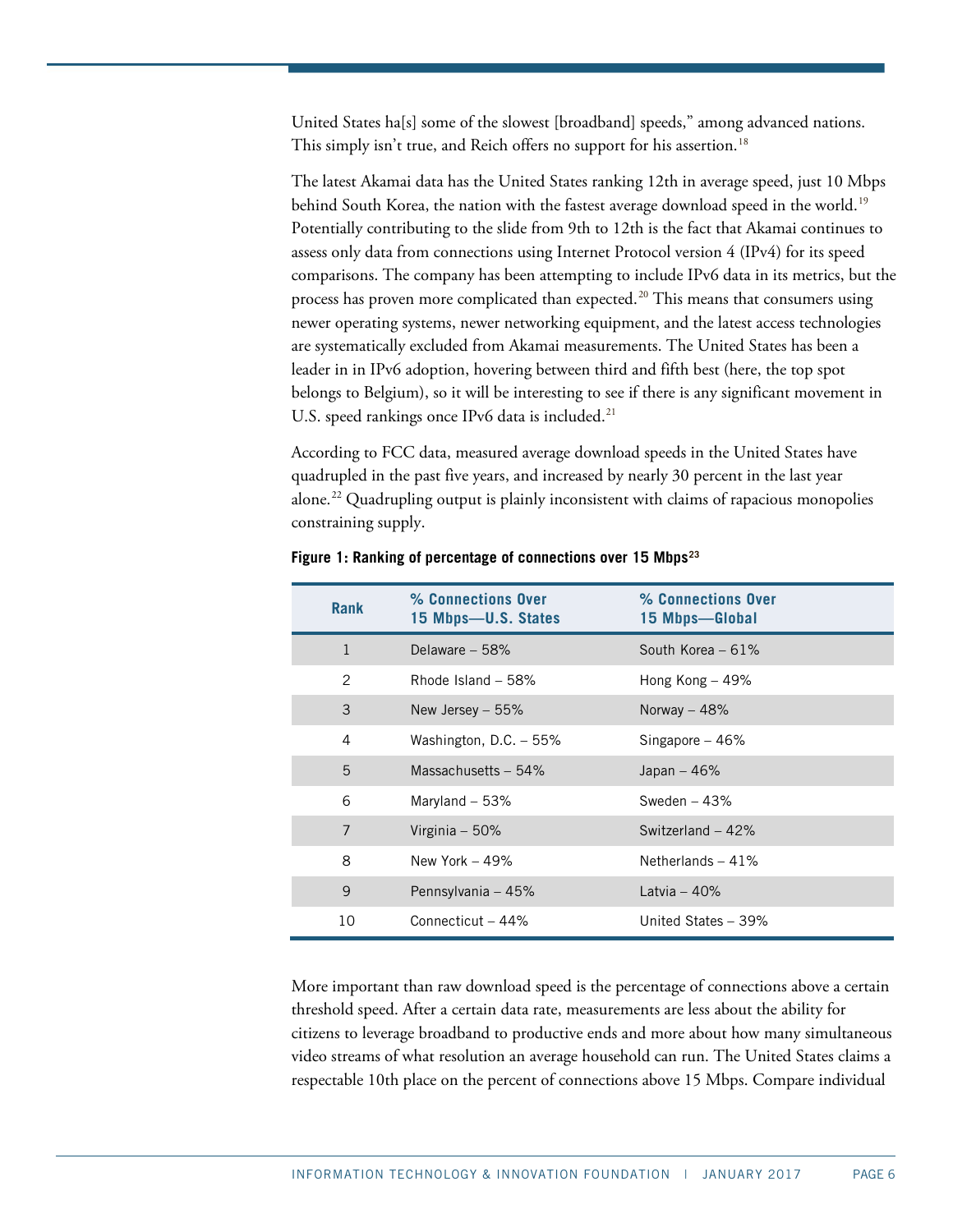U.S. states to other countries, sometimes a better comparison in terms of population and density, and the "falling behind" mantra quickly falls apart.

The point is not that we have "won" the broadband game—with 61 percent of U.S. connections under 15 Mbps, certainly there is still work to be done (note 39 percent are less than 10 Mbps and only 12 percent of U.S. connections are less than 4 Mbps).<sup>[24](#page-21-9)</sup> The point is that when U.S. states with policies and geographies amenable to broadband deployment stack up competitively against Hong Kong, one of the most densely populated places on the planet, it is hard to see a failure that justifies radical policy changes.

The data are clear: There is nothing justifying a fundamental shift away from facilitiesbased competition to highly regulated or government-operated broadband.<sup>25</sup> The data indicates that "facilities-based competition has served as the primary driver of investments in upgrading broadband networks.["26](#page-21-11) Likely the best way for the United States to jump up the international rankings would be more generous programs to support digital literacy and massive subsidies to build or upgrade networks in high cost rural areas.

# **Claim 2: U.S. broadband prices are excessive because of monopoly power.**

In order to justify public ownership of broadband networks, broadband populists attempt to convince the public, the media, and policymakers that U.S. broadband prices are excessive because of excessive profits. Robert Reich writes that "Americans pay more for broadband … than the citizens of any other advanced nation" because competition is limited and profits are excessive.<sup>[27](#page-21-12)</sup> Both claims are wrong.

Some may be surprised by the fact that the United States has some of the lowest entry-level broadband prices in the world. The International Telecommunications Union of the United Nations has consistently ranked the United States as the third-best country for entry-level broadband prices, with low-speed broadband clocking in at 0.35 percent of gross national income per capita.<sup>[28](#page-21-13)</sup>

The European Commission, as a part of its Digital Single Market initiative, commissioned a study on retail broadband access prices performed by the Van Dijk consultancy. [29](#page-21-14) The survey compared normalized broadband prices of 28 EU countries, Japan, Canada, and a sample of U.S. states. The data (reproduced below) show the United States in line with Japan and Canada at lower speed tiers, and cheaper than Canada, where costs of deployment are high and revenue bases similarly dispersed.

Although the United States has unusually low entry-level pricing, higher-speed tiers are indeed more expensive than average. This progressive pricing—whereby wealthier Americans pay more for the fastest speeds, essentially subsidizing cheaper, entry-level broadband—is something you would expect broadband progressives to embrace.

One reason U.S. prices for high-speed broadband are not the lowest is that U.S. costs are among the highest. At a high level, the ability to profitably deploy, operate, and upgrade a broadband service depends on two factors: geographic density and share of households adopting. Higher density and higher adoption means reduced costs per customer and

The data are clear: There is nothing justifying a fundamental shift away from facilitiesbased competition to highly regulated or government-operated broadband.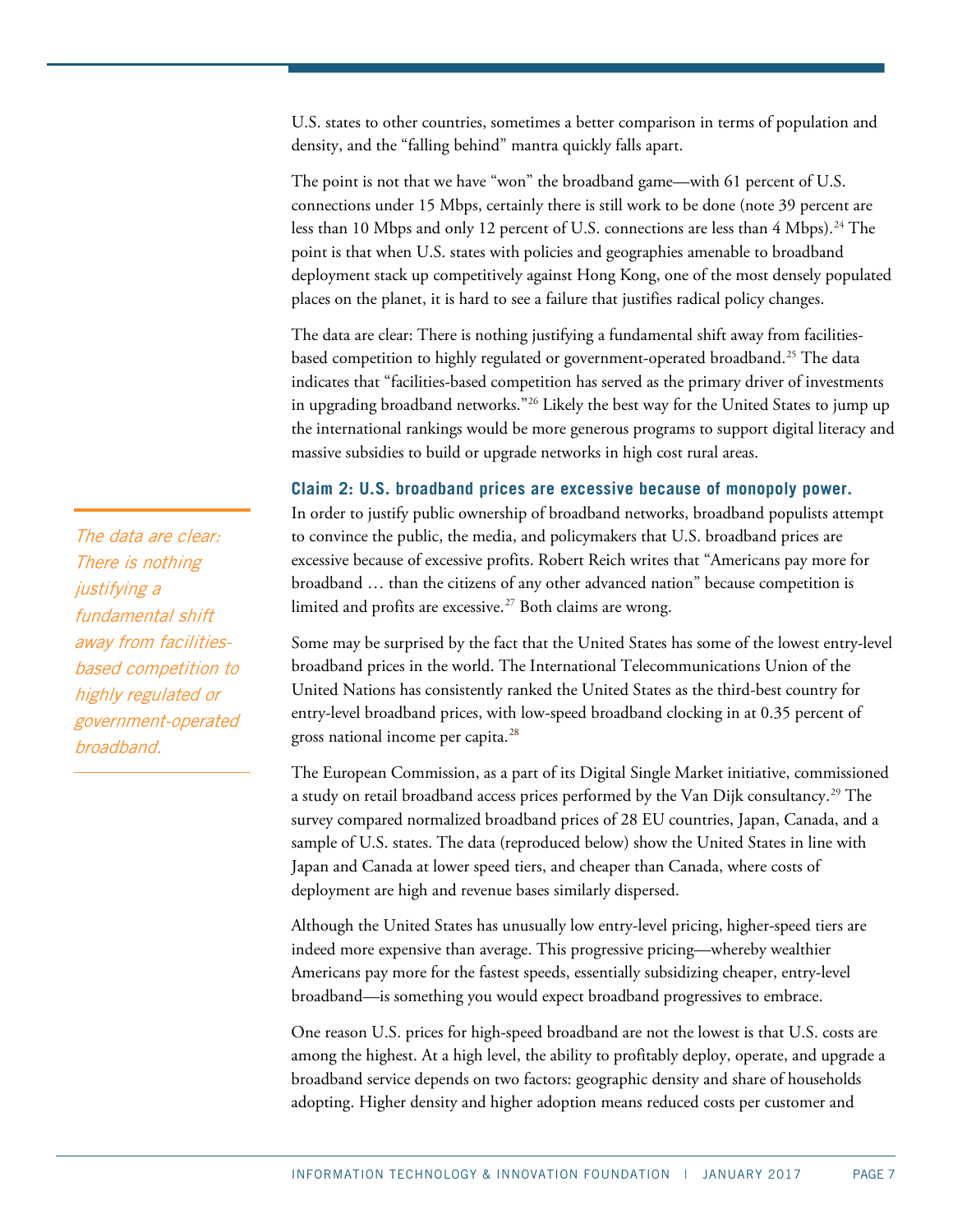increased revenues per home passed. On both factors, America has real challenges that other broadband leaders do not face.

It costs significantly more to provide broadband service to American suburbs and rural areas than it does to high-rise-dwelling Hong Kong, Japanese, Korean, and Singaporean populations. The fact that much of the U.S. population lives in detached single-family homes, instead of high-rise multi-dwelling units, dramatically changes the economics of broadband deployment.



**Figure 2: Least expensive stand-alone broadband offering by speed tier[30](#page-21-15)**

The United States ranks 28th in the OECD on urbanicity—a metric combining the population living in cities and the population density of cities themselves. [31](#page-21-16) Only Australia has less-dense cities than the United States, which is a more revealing measure than toplevel population density (because unpopulated areas do not need broadband). [32](#page-21-17) This is noteworthy because Australia is actually pursuing the model espoused by many broadband populists—full structural separation, with government ownership of the underlying infrastructure and retail competition on top.

Australia's open-access wholesale National Broadband Network (NBN) is by all accounts far behind its deployment schedule, with higher costs and lower uptake forcing a significant scaling-back of initial plans. [33](#page-21-18) The low uptake of NBN services makes it difficult to draw conclusions, but, on average, Australia continues to have relatively high prices and low speeds compared with other countries.<sup>[34](#page-21-19)</sup> One residential broadband pricing scorecard has the United States and Australia about even for the price of higher-speed broadband, but ranks the United States 10th and Australia 75th when it comes to entry-level broadband.[35](#page-22-0) This evidence suggests that open-access, government-funded fiber networks like those proposed by populists are no cure for the tough economics of suburban sprawl.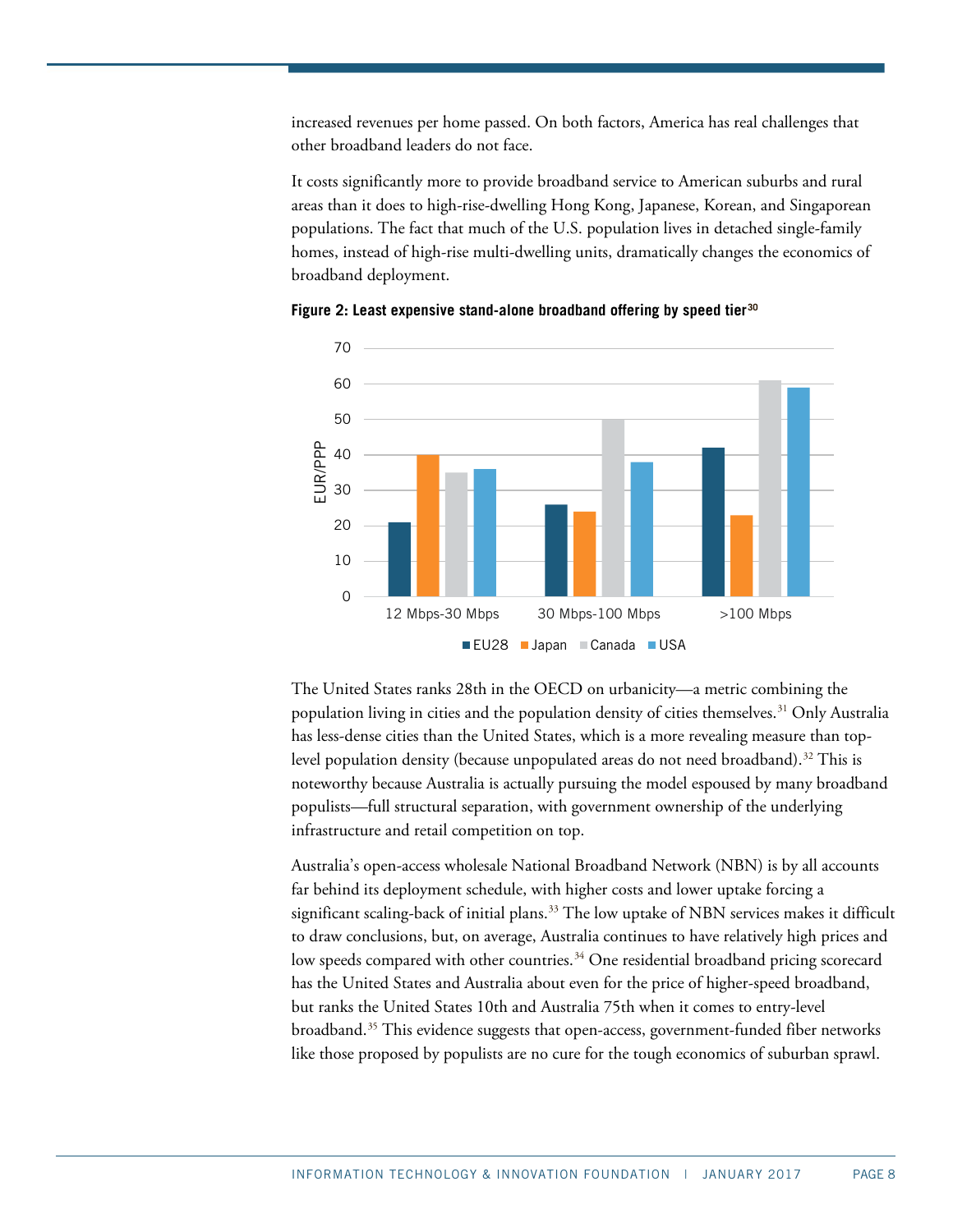Many of the reports and blogs claiming Americans have costlier and slower broadband have severe methodological problems. Often these reports, such as the New America Foundation's Open Technology Institute (OTI) report, "Cost of Connectivity," cherrypick specific cities to compare, touting new fiber builds in some cities, and ignoring limited rural capacity.[36](#page-22-1) Another problem is continued reliance on advertised, rather than actual speeds. This makes for poor international comparisons; on average, U.S. fixed broadband providers over-deliver advertised speeds, whereas Europeans actually receive, on average, about 75 percent of advertised speeds, according to SamKnows measurements.<sup>[37](#page-22-2)</sup> Even given these methodological problems, the "Cost of Connectivity" report shows municipal broadband offerings, where those networks are operating successfully, as offering consumers similar speeds and similar prices as incumbent providers. [38](#page-22-3) On the other hand, some of the best speeds and prices, according to OTI, are where Google Fiber has been deployed—actually supporting the argument for continuing facilities-based competition.

Adoption challenges in the United States also play a part in broadband economics, in large part because of the significant share of low-income households in America, many with low levels of literacy. This leads broadband adoption to be lower than in other nations, when controlling for broadband network deployment. When both these factors are taken into account, they show that the cost of providing broadband per person are much higher for U.S. providers compared with countries with higher speeds. But that doesn't stop the populists' claim that the problem is monopoly and that if we simply had more retail competitors as they do in Europe (though they have little intermodal competition), prices would fall and service quality would increase.

### **Figure 3: Monthly price per GB used[39](#page-22-4)**



In a 2015 note to investors, New Street Research argued that broadband was mis-priced and should be more expensive relative to cable companies' video offerings.[40](#page-22-5) While the price of an average broadband connection has remained relatively steady, analysts pointed to the increase in output in the form of higher speeds.<sup>[41](#page-22-6)</sup> This increase in broadband speeds

In 2012, corporate profit rates for the broadband industry, on both a return-onequity basis and net margin, were 30 percent below the S&P 500 average.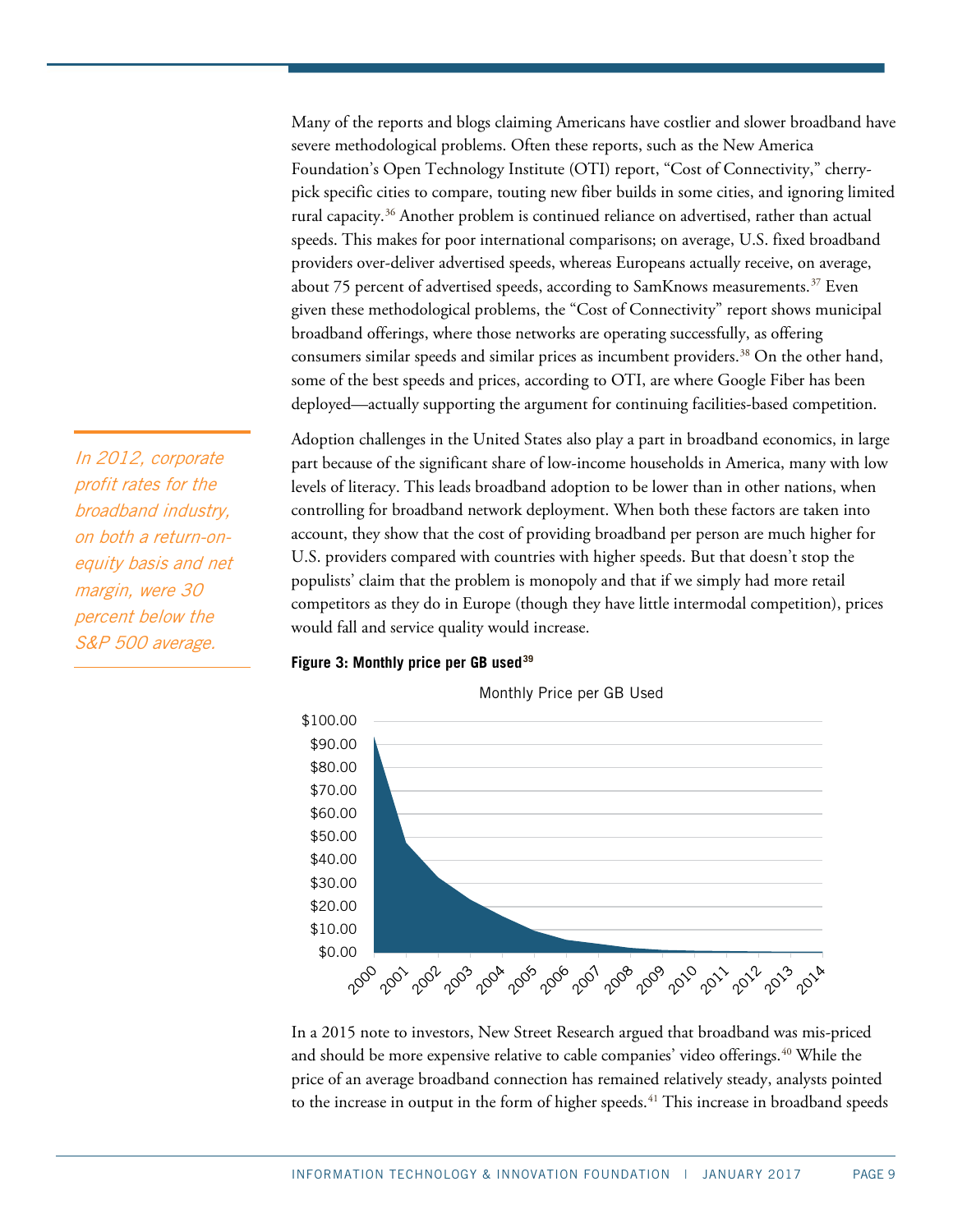has allowed consumers much more productive uses of broadband over 15 years, with the cost per GB consumed falling by 99 percent.<sup>[42](#page-22-7)</sup>

This dramatic increase in consumer value somehow gets lost in the discussion of broadband prices. Some complain that there is no "Moore's Law" equivalent for broadband prices—if you look at consumption, there is something close.<sup>[43](#page-22-8)</sup>

Populists argue "future-proofed" fiber, purified of the profit motive, would best serve the public. They claim U.S. broadband providers rake in too much profit, but intentionally obfuscate reality on this point. Consider Susan Crawford's oft-repeated claim that cable profit margins are 90 percent. This claim stems from an observation of investment analyst Craig Moffet, who in 2013 pointed out that the gross margins on cable broadband are considerably higher (around 80 to 90 percent) than on the traditional cable video offering (where they are more like 60 percent).<sup>[44](#page-22-9)</sup> Free Press frequently claims that "broadband is very profitable with operating income margins for cable ISPs currently above 60 percent and rising."[45](#page-22-10)

These claims willfully ignore that gross or operating margins are precise financial metrics and a very poor measure of profitability in high fixed-cost industries. Gross margins disregard the investment and expenditures necessary before a company is able to offer a product.[46](#page-22-11) If you ignore fixed costs in a capital-intensive industry, profits certainly will look high. Moffet's point was a narrow one: that cable TV is costlier to offer than broadband when operators have to purchase video rights. If profit were so high, not only would investors would be pouring money into these companies to share in the returns, but new entrants would be strongly incented to quickly steal market share. It is easy to misrepresent financial information when broadband providers make investments in their plant, pushing fiber deeper into the network, that are recouped over 10 or more years.

Looking at other metrics, return on cable investment is more like 4 to 11 percent, which is why Wall Street investors tend to think of incumbent broadband providers as relatively safe, conservative investments. $^{47}$  $^{47}$  $^{47}$  In fact, in 2012, corporate profit rates for the broadband industry, on both a return-on-equity basis and net margin, were 30 percent *below* the S&P 500 average.[48](#page-22-13) Likewise, according to the U.S. Census Bureau, after-tax profits in the cable and telecommunications industry were below the profits rates in manufacturing and the information sector. $49$  This is hardly evidence of monopoly profits. $50$ 

#### **Claim 3: Deployment is too limited.**

Not only are speeds supposedly low and prices high, but the broadband populists also decry private-sector providers for focusing more on profits and less on deploying broadband to areas that truly need it.

Some broadband populists simply confuse deployment and adoption, complaining that 30 percent of Americans are not served. In fact, while about 30 percent of U.S. adults don't subscribe to broadband at home, it's not because broadband companies don't make the service available. Instead, they don't buy the service, largely because they have little interest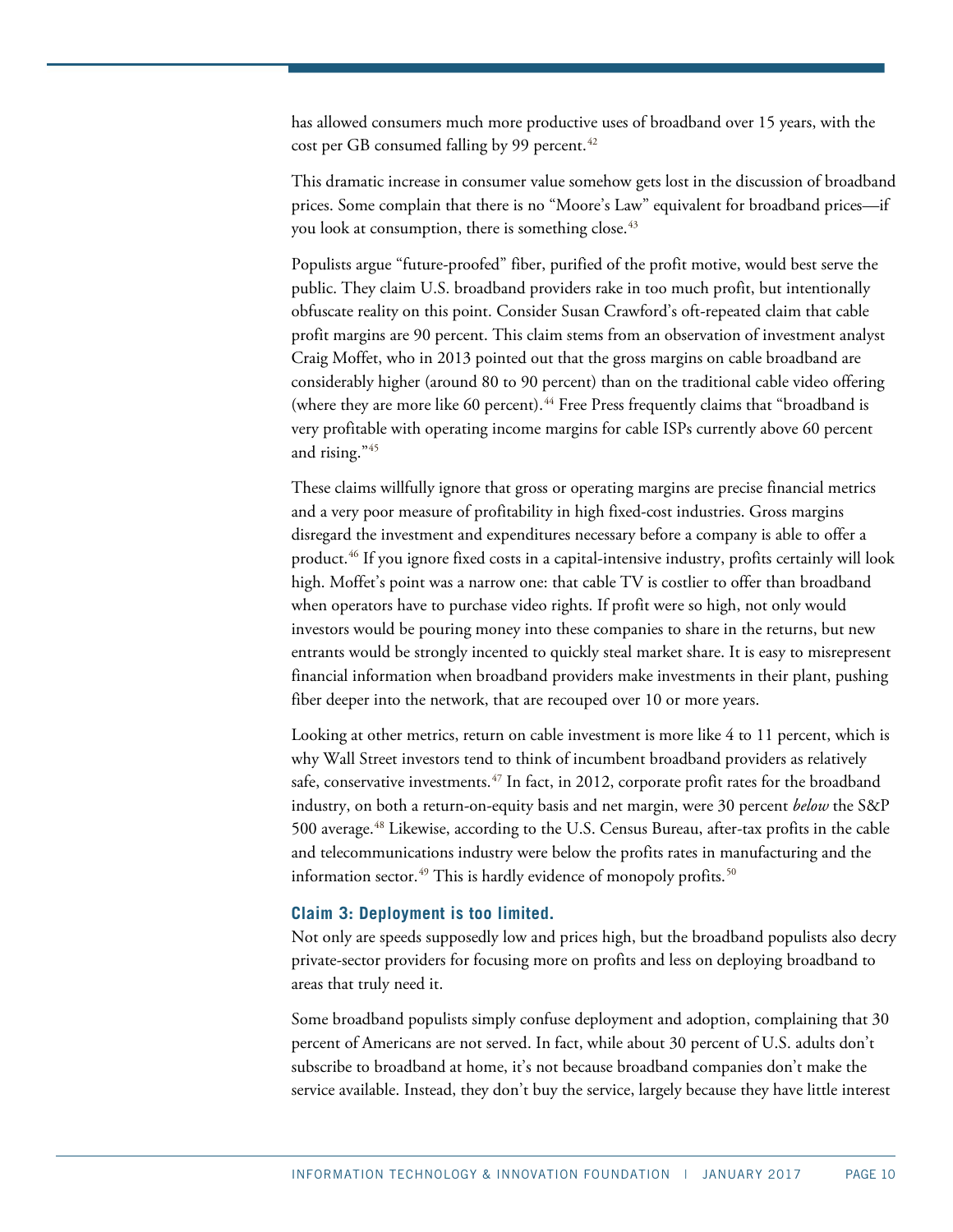in it, cannot afford it, or have low levels of digital and language literacy.<sup>[51](#page-23-0)</sup> The digital divide is not a problem of deployment: Fixed broadband of least 10 Mbps is available to 96 percent of the population, 25 Mbps to 90 percent, and satellite to 100 percent. $^{52}$  $^{52}$  $^{52}$ 

But even those who don't confuse deployment with adoption are quick to criticize broadband companies for not serving more of the nation—notably rural areas where there are fewer choices at higher speeds. This argument conveniently ignores a number of key factors. First, the areas not served are ones where revenues are lower than costs. If providers deploy broadband networks in areas where they will not receive enough revenue to cover costs and the government does not provide subsidies, then prices will have to go up for everyone else (although the populists believe that profits are so high in the industry that these losses can be covered by lower profits). This points to the real reason why some other nations have higher-speed broadband. With the exception of Australia and perhaps Canada, no other nation has such a high share of its households living in sparsely populated, hard-to-serve areas. Second, most other nations have provided much more generous government subsidies to private-sector providers to deploy broadband in highcost areas.

In order to sustain the narrative that America's private-sector broadband providers are not deploying widely enough, the Federal Communication Commission itself recently invented a new tactic: simply move the goal posts and claim that only broadband faster than 25 Mbps qualifies as broadband. Former FCC Chairman Tom Wheeler gave a speech arguing that "[a] 25 Mbps connection is fast becoming 'table stakes' in 21st century communications," with the implication that anything less than 25 Mbps is not really broadband. [53](#page-23-2)

This is an odd sort of statement, as it appears to be based not on any real analysis, but simply on the chairman's opinion.<sup>[54](#page-23-3)</sup> Moreover, if sub-25 Internet connections are not really broadband, what does this mean in terms of which nations have broadband? According to Akamai's *State of Internet* report, at the time of Wheeler's redefinition, the average broadband speed in Korea (the nation with the fastest broadband) was just 25.3 Mbps, and only 66 percent of broadband connections in Korea are faster than 15 Mbps, with 37 and 33 percent in Hong Kong and Japan respectively. And these are three nations/regions that have among the highest urban population densities in the world and have provided among the largest subsidies to deploy high-speed broadband. By the Wheeler standard, it appears that not a single nation on earth has broadband.

But even if we evaluate broadband progress under this stilted metric, by the FCC's own numbers in its Broadband Progress Reports, the United States went from having 55 million Americans living in areas unserved by "broadband" in 2015 to 34 million lacking access to 25 Mbps in 2016. [55](#page-23-4) That's a narrowing of areas unserved by "broadband" by nearly 40 percent in a single year, down to only 10 percent of the population without access to a wired 25 Mbps connection. [56](#page-23-5)

By the Wheeler standard, it appears that not a single nation on earth has broadband.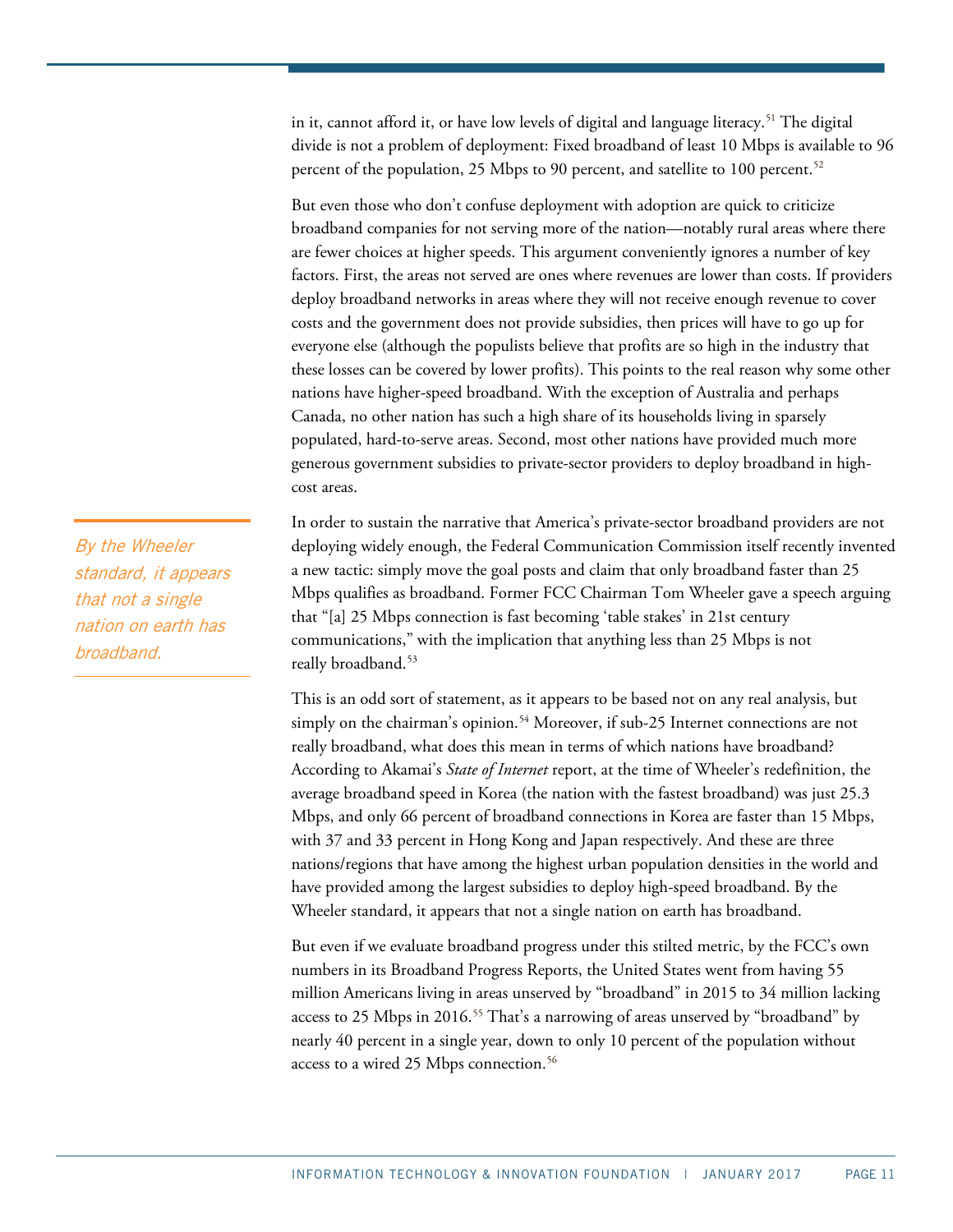Surely, it is important to have ambitious goals as a country, and there is progress still to be made, especially in rural areas. But we're never going to bring wired broadband connections of the 25 Mbps variety to every corner of rural America without massive subsidies, so the goal should be to deploy appropriate technologies at a reasonable subsidy level. Other countries recognize this fact: A competitive telecom industry is not going to provide ultra-high-speed broadband where it is wildly uneconomical to do so. But telecom regulators in other countries typically take an objective analysis of the economics and look to where targeted subsidies make sense.

Finally, the broadband populists attempt to sully the private-sector model by holding up gigabit-capable networks as the techno-utopian goal we all should be enjoying. The Institute of Self Reliance has a headline titled "National Cooperative Month: Celebrate Gigabit Cooperatives."[57](#page-23-6) Public Knowledge's Harold Feld writes that "[t]he few locales in the United States that qualify as 'Gigabit cities'—where the Internet can be accessed at 1 gigabit a second—have seen almost immediate economic and social benefits.["58](#page-23-7)

But why stop at a gig? Why not 10? The City of Chattanooga's publicly owned electric utility brags that it now offers a 10-gig service (subsidized by the federal government), for the low price of only \$299 a month.

This is needed because, according to the city, "10,000 Mbps of Internet speed, that's enough bandwidth to stream 1,754 online movies all at the same time—in HD—from a single Internet connection without experiencing any buffering or lag time."<sup>[59](#page-23-8)</sup> So this service is quite useful if you want to host 1,754 friends to stream separate high-definition movies, but otherwise not particularly more useful than 50 or 100 Mbps, given current and anticipated applications. [60](#page-23-9)

By holding up this kind of gold-plated network as the baseline of what is needed, broadband populists can decry the "slow speeds" America enjoys from private providers. But it's completely unclear what these speeds would be used for. It's akin to spending lavishly to rebuild our Interstate system so cars could drive 12,000 miles an hour safely, except that no car exists that could take advantage of those roads. In other words, there are simply no residential applications that need this much speed. Netflix is encoding 4K resolution videos at 15 Mbps, just 1.5 percent of gigabit speeds.<sup>[61](#page-23-10)</sup> This is not to say that a few gigabit testbeds are not worthwhile, since developers may one day discover applications that can take advantage of this capacity, but to paint this as a national imperative is a gross misplacement of priorities.

# **Claim 4: Private broadband incentivizes network discrimination.**

Perhaps the loudest charge leveled by broadband populists against the private-sector model is that for-profit broadband providers will unfairly discriminate against traffic flowing over their networks, either because they are profit-hungry monopolists or because they want to limit speech for political reasons. This is a harder argument to rebut because it is completely speculative.

Broadband populists attempt to sully the private-sector model by holding up gigabitcapable networks as the techno-utopian goal we all should be enjoying.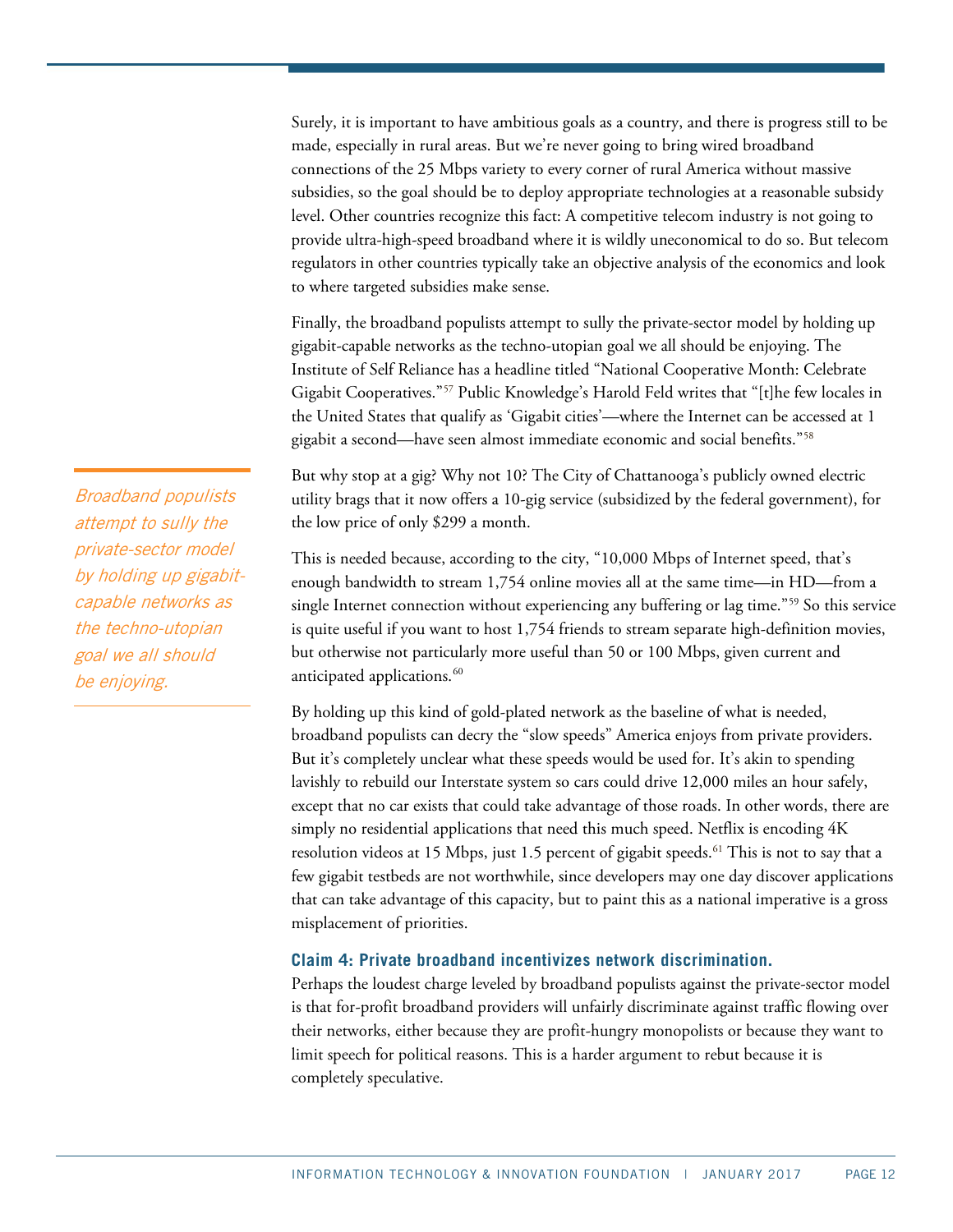Net neutrality can be rather hard to pin down, but it is often described as the principle that Internet service providers (ISPs) should treat all content and applications similarly regardless of their source, without favoring or blocking any particular product or service. This is an effective framing for populists because it does two things: First, it raises fears that private providers cannot be trusted—and if regulation is implemented, as discussed below, it constrains them, making them weaker competitors. Second, it also reinforces in the mind of policymakers and the public that broadband is just a dumb pipe that anyone can set up and run, even a local neighborhood co-op. No need for ongoing, technologically sophisticated innovation, which only providers with scale have the capabilities to undertake. As such, net neutrality is the perfect argument for populists to advance.

But as with their all their arguments, the reality is different than their claims. First, with the exception of one case by a small, independent telco, there have been no cases of anticompetitive network blocking of content or applications—and that instance was quickly resolved after the FCC spoke out against it. Second, all the major ISPs have voluntarily agreed not to block or degrade legal content.

It is important to note that almost all users, companies, and regulators agree on the highlevel principles of the open Internet imbued in the term "net neutrality"—that ISPs should not set up tollbooths to degrade traffic for those online services unwilling to pay additional fees—but often disagree about the appropriate policy to implement them.

Third, network discrimination—treating some types of packets differently than others can, if applied properly, make the Internet work better for all users. For example, if all carriers gave priority to latency-sensitive traffic, such as telepresence videos, while deprioritizing traffic such as email, everyone's Internet experience would be better. Finally, the FCC had clear authority under Section 706 of the Telecommunications Act to limit potential abuse by carriers, and did not need to adopt the more regulatory and investmentlimiting Title II approach they chose, under intense pressure from broadband populists.

Tech populists claim that ISPs will block consumers' access to certain websites or slow that service to extract additional fees from consumers or online edge providers. Many of these groups have grabbed hold of the idea that ISPs are going to "cable-ize" the Internet by divvying up access to websites like cable companies that bundle series of television networks together into sales packages. The FCC initially planned to promote the open Internet while allowing for some "commercially reasonable" agreements where appropriate, to allow network innovation and better user experience with latency-sensitive traffic. This approach could have used the FCC's existing authority without reclassifying broadband from a lightly regulated information service to a heavily regulated public utility, similar to the regime that regulated the railroads of the 19th century or telephones of the 20th century. Unfortunately, Chairman Wheeler's proposal was met with a wave of misinformation and populist fearmongering (some of it stemming from reactions to a monologue by late-night comedian John Oliver), most of which played off popular distrust of large ISPs, rather than attempting to drive good policymaking.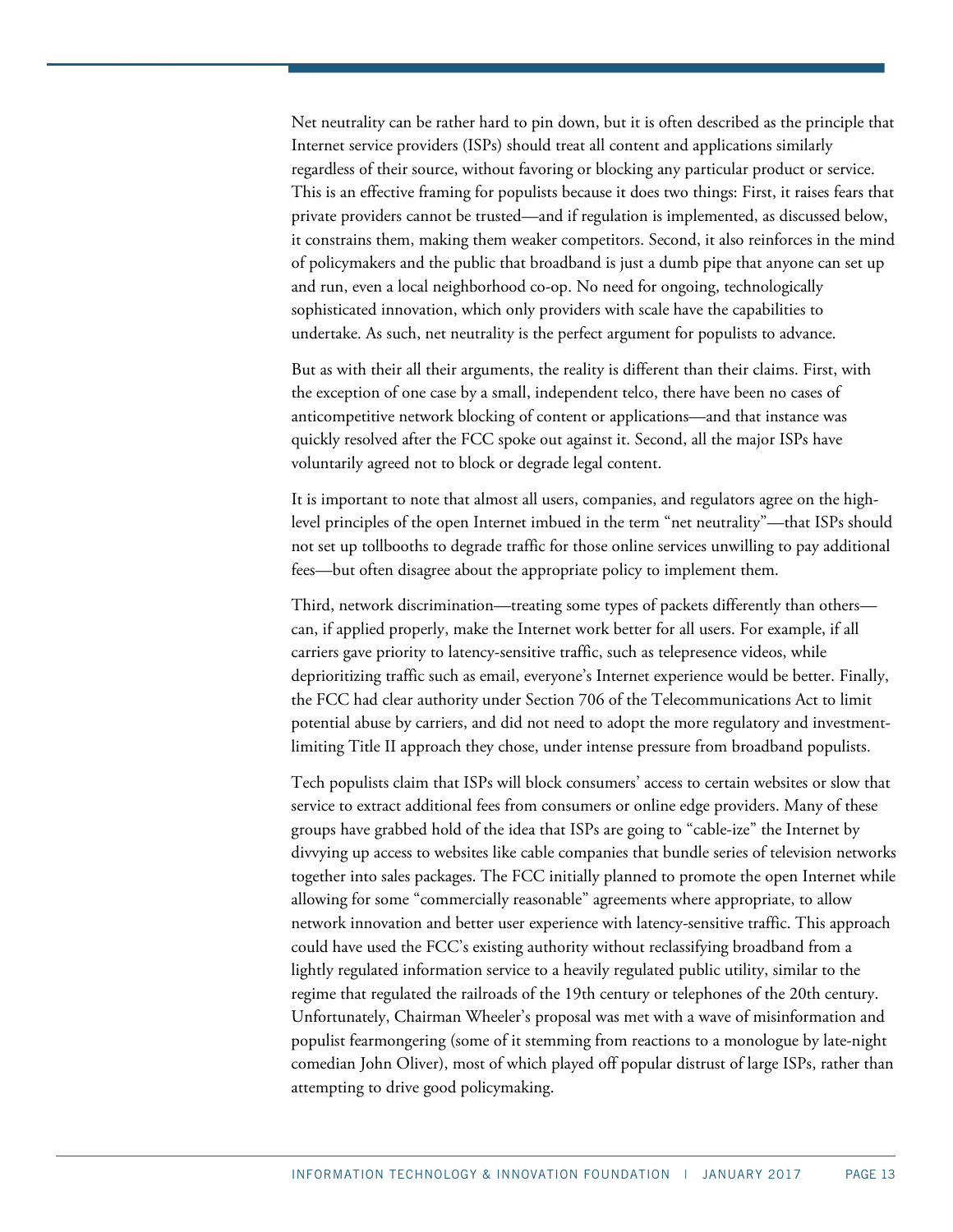

**Figure 4: Mock "cable-ized" Internet advertising sheet[62](#page-23-11)**

Indeed, a balanced approach to net neutrality can ensure the best outcomes in quality of service on the Internet. The FCC should have the statutory teeth to protect consumers from discrimination, blocking, and throttling of online services. But net neutrality rules should not force ISPs into a regime that bars them from innovating or allowing third parties to voluntarily pay for prioritized service, especially for applications that currently do poorly on the best-efforts Internet. Similarly, rules should allow for flexible business arrangements such as zero-rating plans, where mobile broadband consumers can use certain apps without these apps counting against their monthly data usage. Such arrangements are likely to benefit low-income cell-phone users. Policymakers should look to light-touch regulations that arm the FCC with the ability to regulate against unreasonable agreements or actions by ISPs while allowing innovations that benefit consumers and businesses.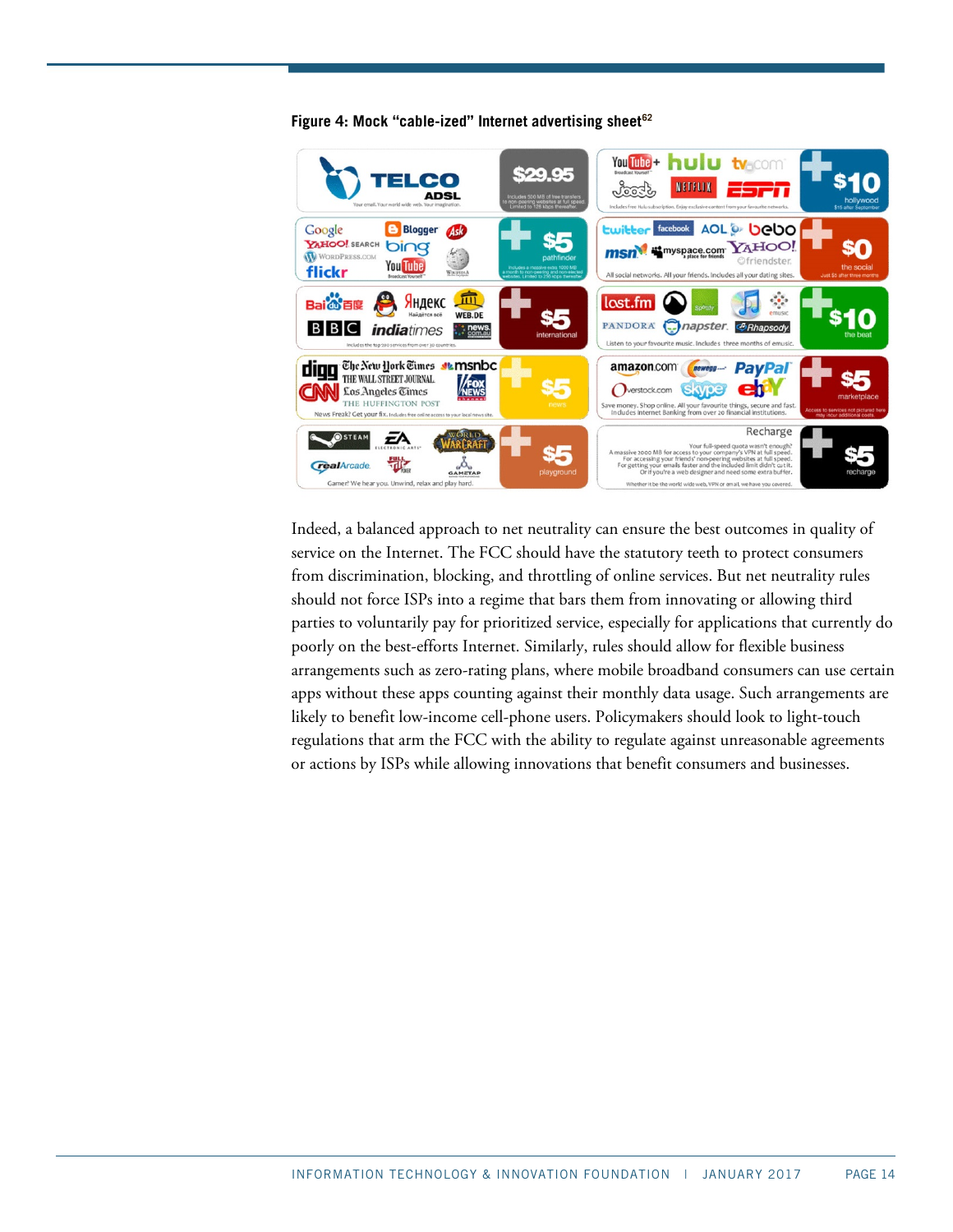

**Figure 5: 1892 Omaha Populist Party poster calling for nationalization of the railroads and telegraph[63](#page-23-12)**

Third....Transportation being a means of exchange and a guidine necessity, the government should own and operate<br>railroads in the interest of the peeple.<br>The total propose in the interest of the peeple.<br>The the means of t he owned and operated by the government in the interest of the people.

# **Claim 5: Broadband Internet is a fundamental human right.**

The final argument broadband populists use to advance their utility and public ownership agendas is to assert that broadband is a fundamental human right. The New America Foundation asserts, "The international consensus that communications is a fundamental human right is emerging as we begin to understand the key role that the Internet plays in numerous spheres of social life."[64](#page-23-13) By this they mean that every person should have the right to use the Internet, regardless of their ability to pay. If broadband is a fundamental human right, the argument then is that government needs to provide it, not the private sector.

To be sure, the broadband Internet is an incredibly empowering technology that makes people's lives better. Whether it rises to a fundamental human right remains an unsettled question. And just because something is a human right does not mean that government has to be the provider of it. In most nations, education up to some level is a fundamental human right, but in some nations, like Sweden, the government not only provides education services, it also provides educational vouchers, in part because it wants to provide Swedish citizens with choice while at the same time enabling private-sector innovation. In the United States, food is generally considered a human right, but the government does not run grocery stores. Rather, we provide low-income people with vouchers (food stamps)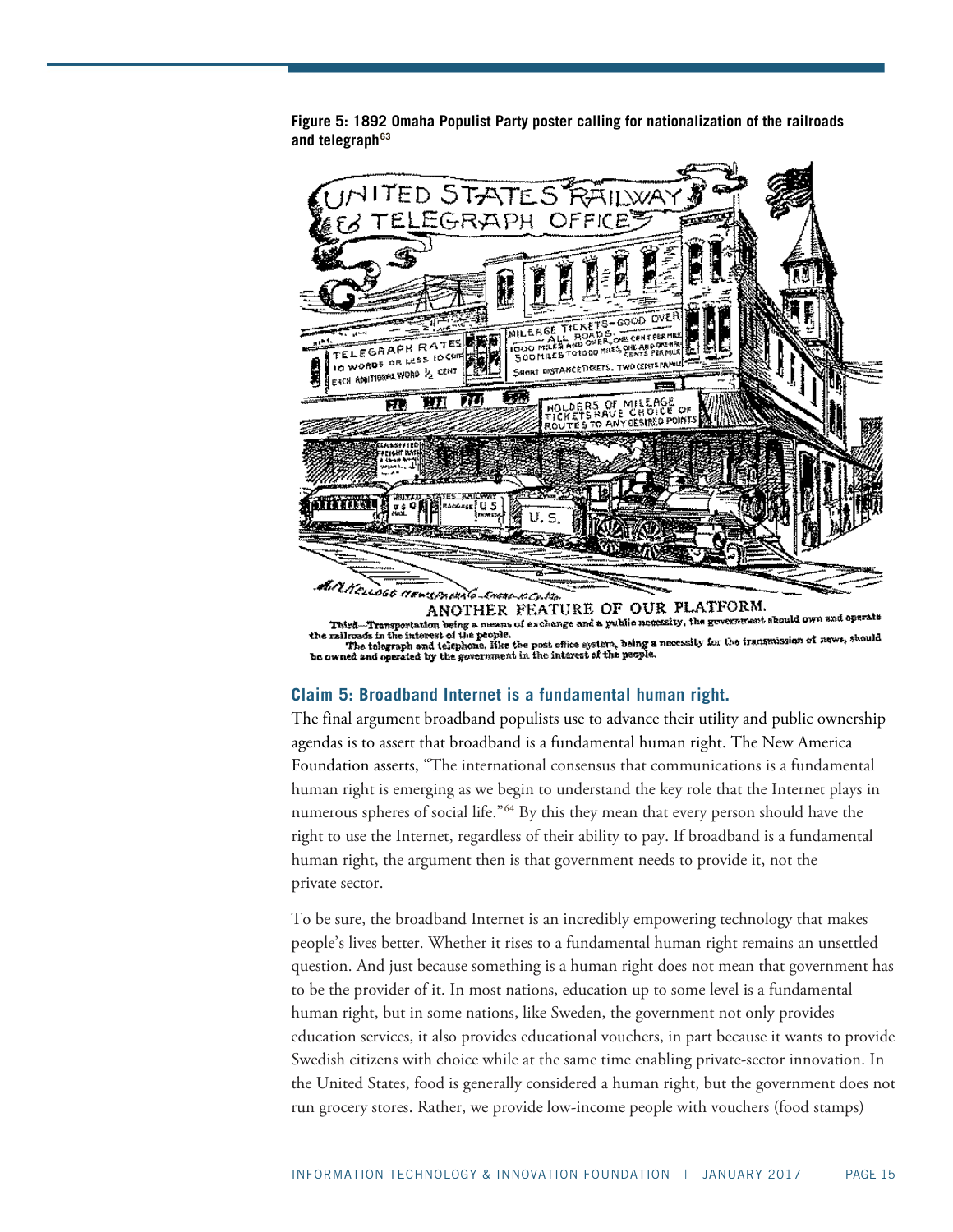with which they can buy food at for-profit grocery stores. So, whether broadband is a fundamental right has implications for government broadband subsidies; it does not have implications for government policy about broadband-industry structure.

Some countries have indeed declared broadband to be a human right. For example, in 2009 Finland was the first country to, by law, assert a right for every citizen, business, and public administration access to a minimum of 1 Mbps download speed at a reasonable price by the end of 2010, and 100 Mbps by 2015.<sup>[65](#page-23-14)</sup> Now, in 2016, while Finland is certainly no slouch in the broadband department—Akamai ranks them eighth, with an average download speed of 17.6 Mbps, they are short of their 100 Mbps goal, due to unexpectedly high costs, a public-funding crunch, and little consumer demand for higher speeds.<sup>[66](#page-24-0)</sup>

# **BROADBAND POPULIST TACTICS TO ESTABLISH A REGULATED UTILITY OR PUBLIC OWNERSHIP MODEL**

As noted above, rather than seek to attain their endgame of public ownership in one fell swoop, broadband populists focus on winning tactical battles, that in and of themselves, may not be all that significant, but collectively amount to a strategy that will get them their end goal. For they know that their only chance is to constrain the private-sector business model so much that not only does it underperform, leading to calls for a public-sector model, but that it makes it look like the next step is relatively innocuous. At the same time, they do everything they can to advance public-ownership models, most of which cherrypick only the best customers and communities, with the goal of weakening private-sector ISPs, who must and do serve a broader array of customers.

# **Tactic 1: Constrain private-sector capabilities.**

Just as antitax crusader Grover Norquist famously said, "I don't want to abolish government; I simply want to reduce it to the size where I can drag it into the bathroom and drown it in the bathtub," broadband populists want to starve and constrain the private-sector broadband beast so it too can be "drowned," or least starved so much that the masses demand public-sector alternatives.

### Constraining revenue

Limiting the revenue that flows to private-sector broadband providers is a key tactic. Broadband populists do that in a number of ways.

First, they have long opposed the industry increasing revenues through progressive pricing of data use. Usage-based pricing has long been seen as effective tool for pricing the Internet, all the way back to when it was first privatized.<sup>[67](#page-24-1)</sup> Originally conceived as a way to help allocate scarce bandwidth during network congestion, usage-based pricing also helps to rein in the long tail of very heavy users, and offer more efficient pricing by enabling price discrimination with lower prices to lighter users. Data caps are an especially important tool, where network resources are shared at a local level, such as in mobile networks and hybrid-coax fiber plants. Broadband populists call for such pricing models to be banned, claiming that these pricing models introduce "artificial" scarcity and to

Whether broadband is <sup>a</sup> fundamental right has implications for government broadband subsidies; it does not have implications for government policy about broadbandindustry structure.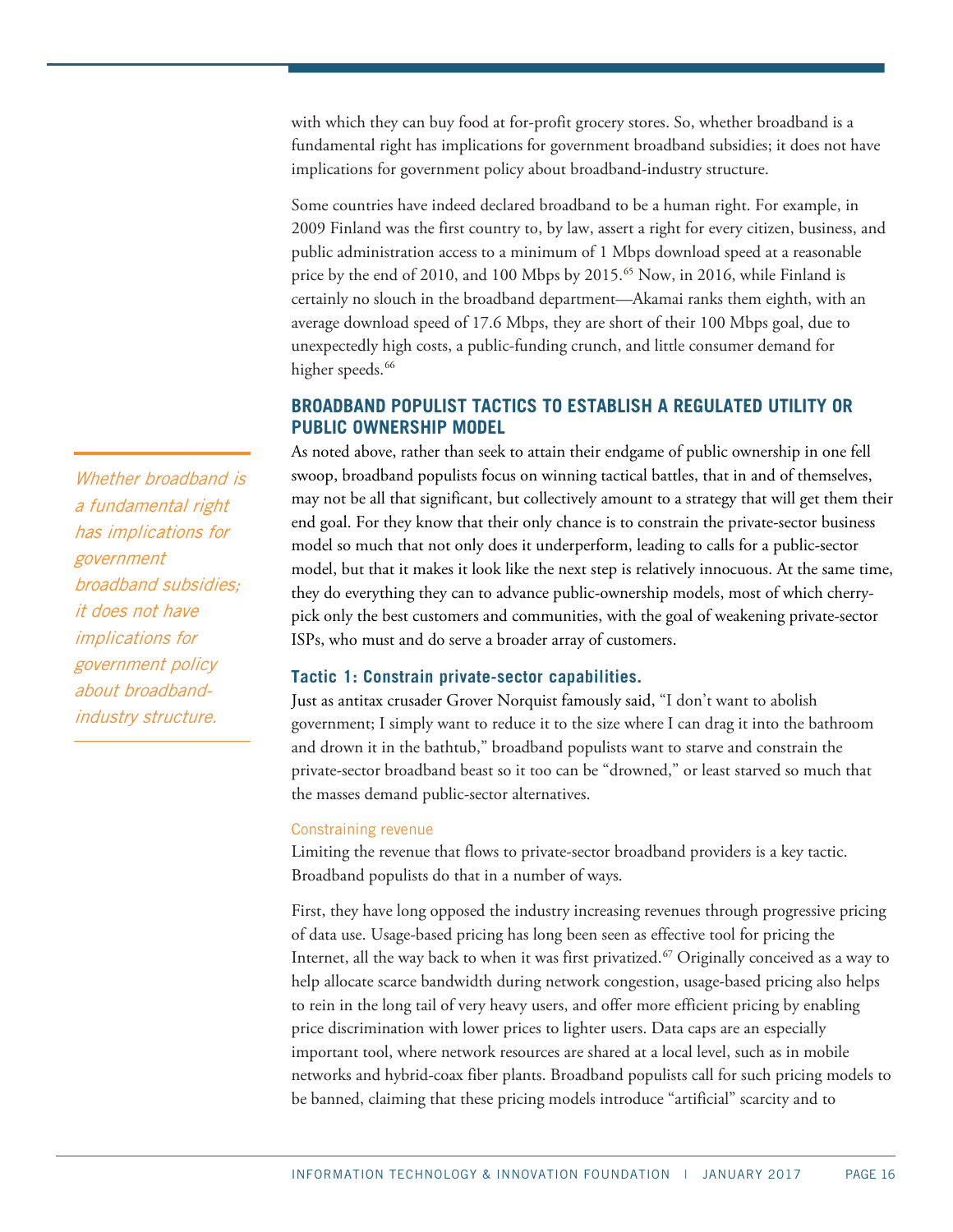discourage the growth of online video distribution in an anticompetitive fashion.<sup>[68](#page-24-2)</sup> Instead of experimentation within the bounds of ex post antitrust enforcement, populists would rather see these pricing models banned outright based on hypothetical concerns.

Second, they have fought vociferously against any mechanisms by which carriers can get extra revenue for differential treatment of Internet traffic, either improving performance for particular functions or not charging it against bandwidth caps (e.g., zero rating). This a core motivation for populists in their campaign against paid prioritization and zero rating.

Third, the populists saw a successful campaign to subject carriers to heightened privacy regulations, designed to effectively prevent ISPs from experimenting with advertisingsupplemented business models similar to what Internet firms use. While couched as efforts to protect privacy, for broadband populists, this campaign is just one component of a coordinated strategy to starve the broadband beast, so that muni-broadband replaces it. For they know that if broadband providers cannot make a profit, investment will dry up, leaving the public sector as the investor of last resort.

Fourth, populists seek a host of limitations on video revenues. The recent set-top box fracas is a prime example, where the policies pushed would affect revenue, not just fees from the box themselves (which were overstated, and largely ancillary to the debate), but also higher-margin video services, such as pay-per-view and home-shopping channels.<sup>[69](#page-24-3)</sup> Broadband populists also work to reduce scale-purchasing benefits large multichannel video programming distributors (MVPDs) get in negotiations with content providers, so that they will have to pay more, ultimately benefitting smaller providers, including municipal providers. [70](#page-24-4)

#### Increasing costs

Increasing costs is the flip side to decreasing revenues. Case in point was in 2009 when the U.S. Congress crafted the American Recovery and Reinvestment Act (a.k.a., the Stimulus bill). When several Senators proposed that in addition to providing \$7.2 billion in grants for broadband deployment, government should also give tax credits for high-speed broadband investments made that year, Free Press came out with guns blazing.[71](#page-24-5) There is no doubt that the incentives would have reduced the after-tax cost of network investment, spurring billions of dollars of new capital investment, including in underserved areas, all the while employing tens of thousands of workers in 2009, when the economy most needed a shot in the arm. To be clear, these tax incentives would have come not at the expense of the direct grants operated by the Rural Utilities Service; they would have been in addition. But Free Press, despite its purported support of higher broadband speeds and more deployment, would have no truck with any policy that helped Big Broadband, and played a key role in killing the provision, including attacking the incentives as a "corporate welfare boondoggle."<sup>[72](#page-24-6)</sup> As such, they were in part responsible for limiting broadband deployment in America.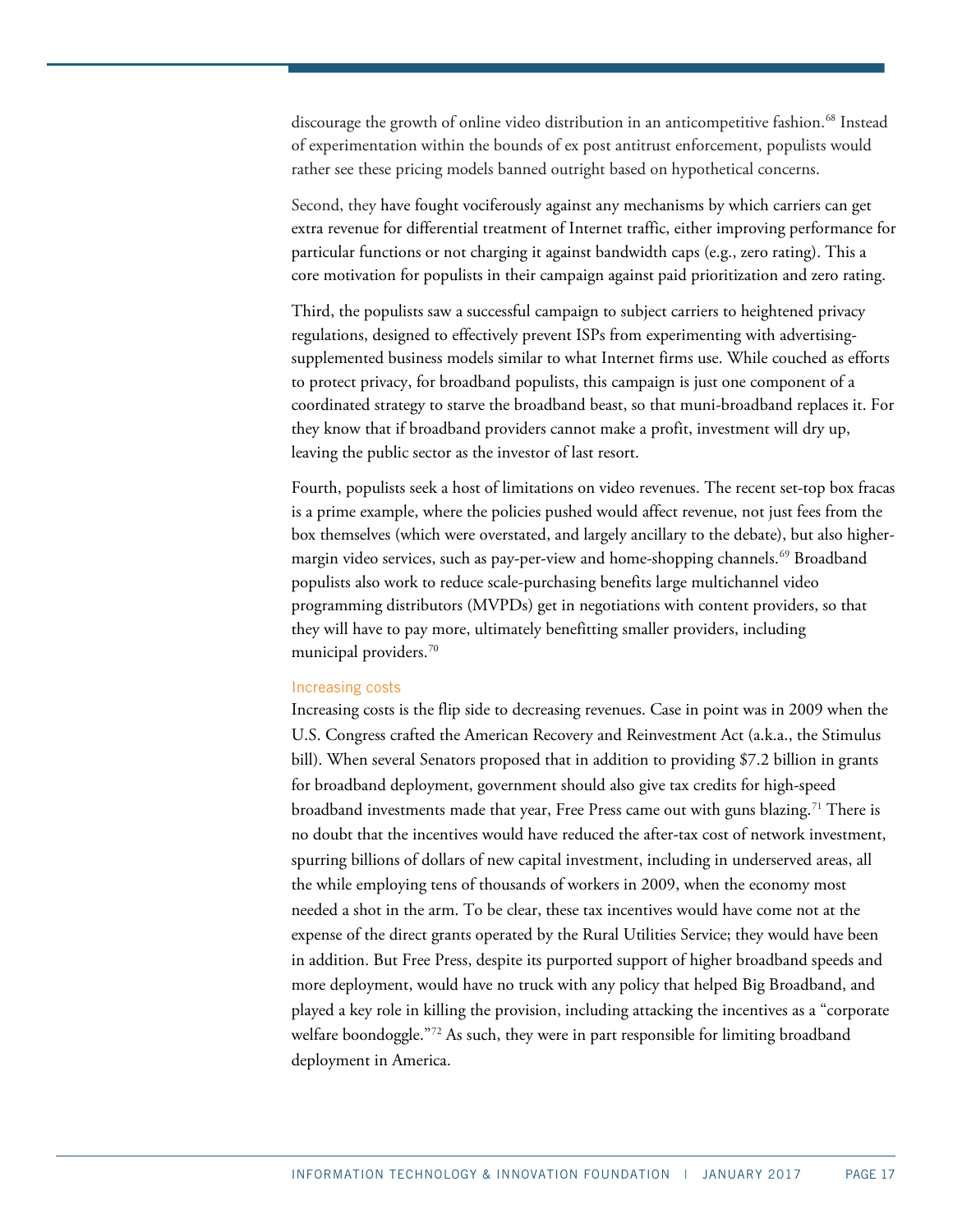This also explains why the broadband populists have spent so much of their political capital working to constrain the private-sector model and so little on supporting public funding for responding to the digital divide and ensuring that high-cost areas (mostly rural) are able to obtain broadband. If the United States does what virtually every other leading nation does (support the private-sector broadband model with targeted subsidies to increase adoption and deployment in high-cost areas), then any success would undermine their narrative of private-sector failure, dashing their hopes for government-provided broadband.

A second strategy is to impose regulation that would raise prices, as the populists did when they succeeded in convincing the FCC to impose Title II regulation on broadband. Uncertainty surrounding Title II raises costs and limits investment, making governmentowned networks more appealing. The basic provisions of Title II leave troubling room for FCC expansion into rate regulation, leading Craig Moffett, a leading investment analyst, to downgrade his rating on cable stocks: "It would be naïve to suggest that the implication of Title II, particularly when viewed in the context of the FCC's repeated findings that the broadband market is non-competitive, doesn't introduce a real risk of price regulation."[73](#page-24-7)

Just as the push on net neutrality serves to reinforce the view that broadband is simply about a wire in the ground that anyone can provide, so too does the push for unbundling and Title II. If anyone can build and maintain a network, even a small town or local neighborhood, then there is no need for constant innovation that larger firms provide best. This is why Susan Crawford ends one presentation to broadband populists with a slide that the path forward on net neutrality is to end with supporting "the best possible muni overseen networks.["74](#page-24-8) If the system is a commodity, then it is okay if the industry becomes a boring stagnant one with little pressure to innovate, like the electric utility industry, where companies must go before politicized public-utility commissions to convince them to let them raise rates to pay for needed upgrades. We just have to look at the extremely limited deployment of the smart electric grid in the United States (or even worse at the pitiful conditions and performance of the U.S. highway system) to get a picture of the future of broadband should be it be turned into a utility or a government service.

Likewise, their longstanding push for network unbundling or "open access" policies is designed to limit revenues, recognizing that, if implemented, the pressures on regulators to price access at very low rates (as was done in the aftermath of the 1996 Telecom Act) would mean reduced incumbent investment in better networks. Yet around the world, functional or structural separation policies are generally viewed as a last resort in the face of a true monopoly. Here in the United States, Blair Levin, former FCC chief of staff under Chairman Reed Hundt, examined the open-access question while acting as lead author of the *National Broadband Plan* in the Obama administration. He ultimately "rejected this option, believing it would not lead to investments to deploy the next generation networks necessary to deliver the affordable, abundant bandwidth America needed."[75](#page-24-9) He points to the rise of Google Fiber and other new ultrafast networks, saying, "If the government had required open access that required Google to share its infrastructure with competitors,

Advocates know that if the United States does what other leading nations do (support the private-sector broadband model with targeted subsidies to increase adoption and deployment in highcost areas), any success would undermine their narrative of privatesector failure and dash their hopes for government-owned networks.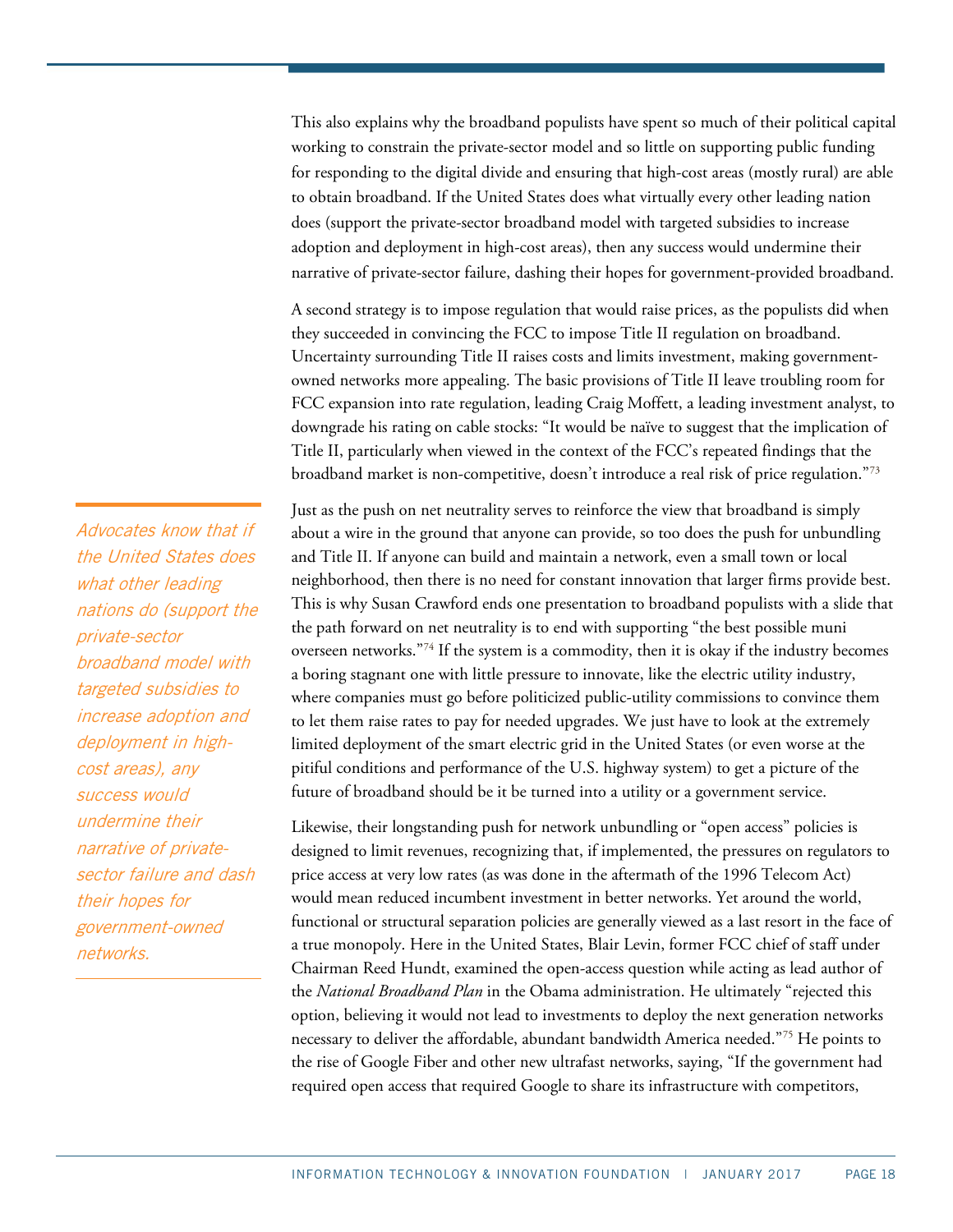Google Fiber would have been stillborn."[76](#page-24-10) There is plenty of economic literature to support this view and that common-carrier utility regulations have negative consequences for broadband investment.<sup>[77](#page-24-11)</sup>

## **Tactic 2: Support public alternatives.**

Constraining the competitive, private-sector broadband model is only half the battle for broadband populists; the other half is to ease the way for its replacement by a public alternative. Besides trying the win the ideas war (praising the performance of public networks while denigrating the performance of private), broadband populists also want to win the tactical war. This is done in a number of different ways.

The first is to have the federal government fund government-owned networks or small private competitors to the major ISPs. For example, while the populists opposed using the stimulus bill to allow private-sector investment to be funded by tax incentives, they lobbied hard for the stimulus package to fund providers, but pushed for restrictive rules in the federal government broadband program (including in the NTIA) that made it unlikely that private-sector ISPs would apply for the program. In addition, many grants went to municipal networks. For example, rather than spend money to build networks where there were none, Chattanooga's public electric utility received \$111.5 million in federal stimulus and raised another \$220 million in municipal bonds to upgrade its network from an already super-fast 100 Mbps to a network capable of gigabit speeds. [78](#page-24-12) But if we really want to know the end result of a government-owned network model, we have to only look to the state of roads and bridges in America, the vast majority of which are owned by governments and are in states of serious disrepair and underinvestment, precisely because they cannot rely on market forces to drive further investment.

In a profile of Susan Crawford, who supports open access to government-owned fiber networks, journalist and populism expert John B. Judis explains that her "ultimate solution is to overhaul the telecoms the same way New Dealers reined in the electricity industry … [when they] broke up national holding companies, instituted tougher regulations, and funded public power in regions the private companies had ignored."[79](#page-25-0) But Crawford does not want to do this through regulation directly, explaining that it would be too fiercely opposed by industry and slowed by litigation. "Instead, she believes the answer is for local communities to build their own fiber networks," which she thinks will "help the public see the benefits of real regulations."[80](#page-25-1) And she knows full well that many of these projects will receive direct or indirect government subsidies, giving them a leg up on companies that must earn all their revenues from customers. And as noted above, she knows that these models weaken private-sector ISPs, not only because most involve wasteful "overbuilding," but also because most of that is in areas with relatively low costs of deployment, meaning that the private ISPs will increasingly be left to serve only the highest-cost, lowest-revenue areas (e.g., exurbs and rural areas outside the footprint of the muni network).

The broadband populists will surely accelerate this style of bottom-up organizing under a Trump administration, and continue fighting against laws limiting local governments

Constraining the competitive, privatesector broadband model is only half the battle for broadband populists; the other half is to ease the way for its replacement by a public alternative.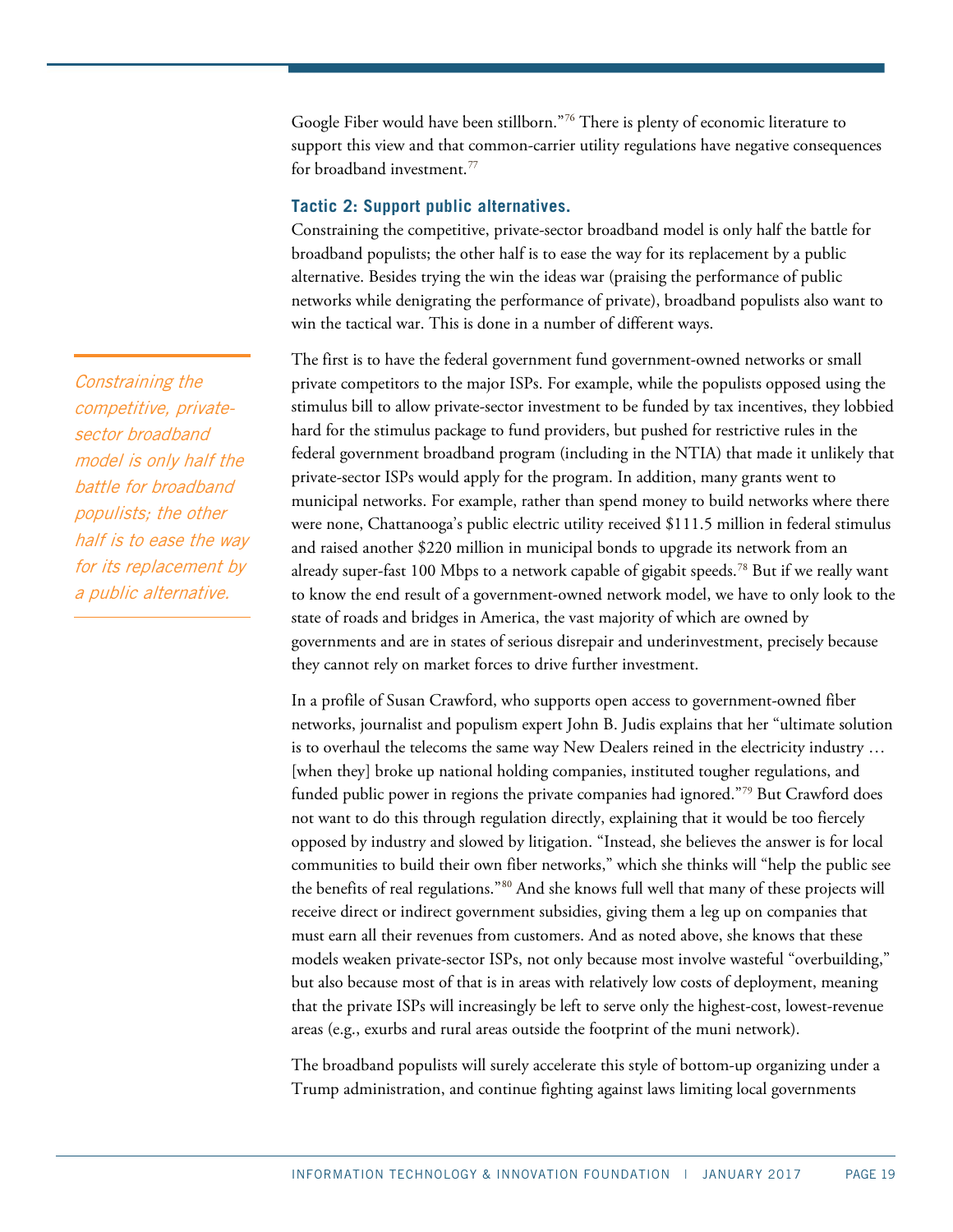building their own networks. This is a real risk, as many municipal broadband networks, including in Provo, Utah, and Burlington, Vt., went bankrupt, leaving the city taxpayers on the hook.

# **LOST IN THE DEBATE: THE BENEFITS OF PRIVATE-SECTOR INNOVATION**

Even the above discussion about why the U.S. model of intermodal competition is doing well considering all the circumstances obscures longer-term benefits of private-sector broadband. Numerous scholars have examined the benefits of competitive ownership of broadband access infrastructure from a variety of perspectives, from public-choice theory to Schumpeterian creative destruction.<sup>[81](#page-25-2)</sup> Most notably, from a pro-innovation perspective, a transition to municipal fiber gives up on incentives to develop new access technologies and new business models to displace current technology.

A slow tumble into unbundled, open-access municipal networks would be the wrong direction for policy. This sort of structural separation explicitly gives up on the type of competition that drives innovation—when all providers use the same infrastructure, providers compete on back-office cost-cutting, with prices ultimately constrained by wholesale access prices.<sup>82</sup> This makes for a sclerotic system, even more difficult for new technology to enter. Broadband populists do not see this as a problem—Crawford, for example, asserts, without argument, that fiber is "future-proof."<sup>[83](#page-25-4)</sup> Simply because fiber offers the most capacity today does not mean it is cost effective to abandon existing infrastructure, nor that the open-access format can enable business models that meet shifting consumer demand. No technology is future-proof—expect broadband access technology to change more in the next 20 years than the last 20. [84](#page-25-5) We should not give up on high-functioning policies that continue to drive investment and innovation.

## **CONCLUSION**

Broadband networks are a critical part of America's digital technology system and, as such, the issue of how to continue to drive investment and innovation in these networks is worthy of robust and sustained debate. But the broadband policy debate should be open and transparent about what it really involves: Is America better off with an ISP industry that is structured the way the vast majority of the U.S. economy is structured (privatesector firms competing to provide the best product or service at a competitive price, with the role of government to limit abuse and support gaps where private-sector competition does not respond), or do we want to transform this largely successful industry model into either a regulated utility monopoly model or government-owned networks? As we ponder this question, policymakers need to understand what the debate is really about. Clearly, we believe the former model is the superior one for the overall American economy and most American residents.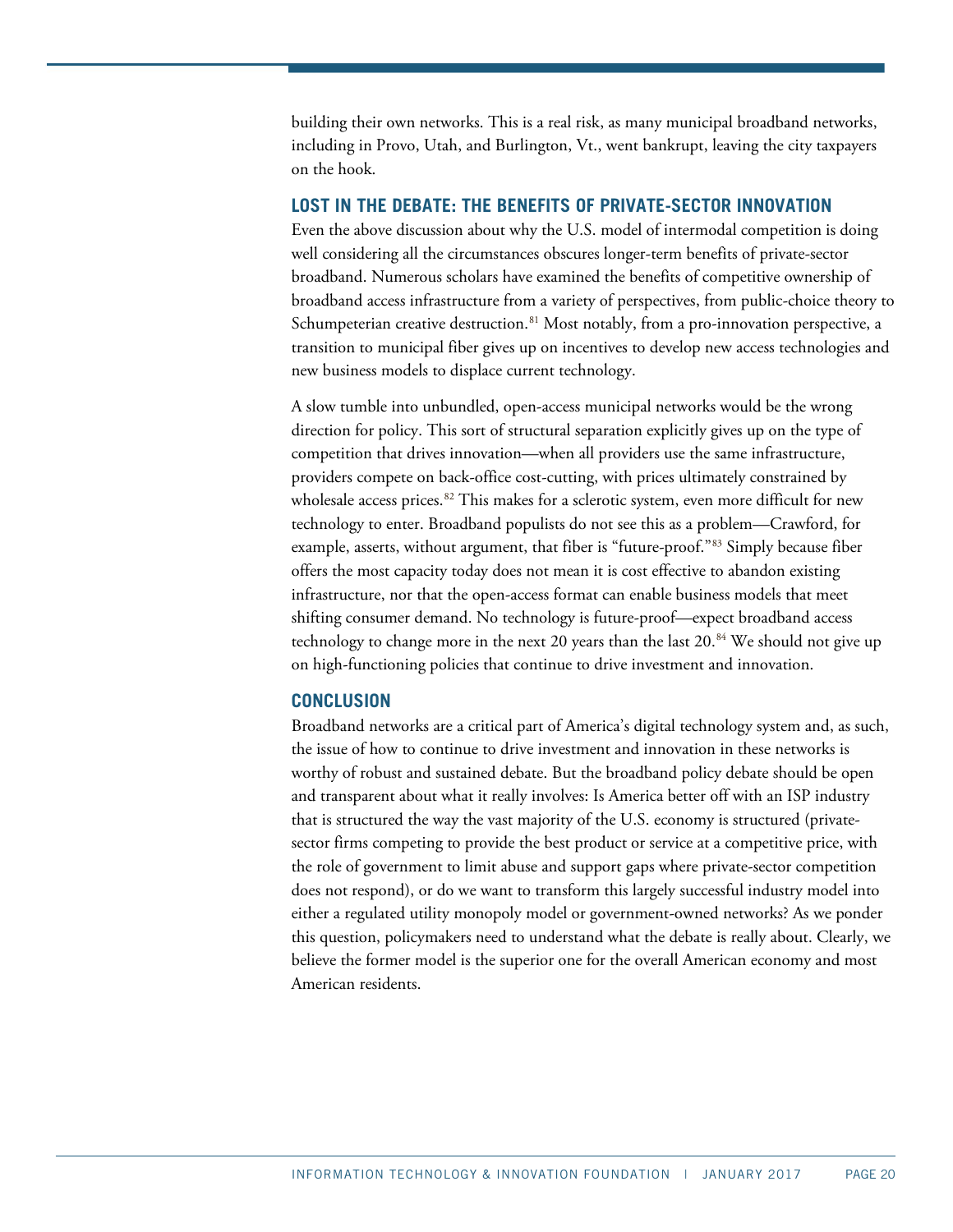# **ENDNOTES**

- <span id="page-20-0"></span>1. Dena Reavis, "The History of Economic Thought Surrounding the Public Utility Holding Company Act of 1935" (paper, Eastern Illinois University, Spring 2007), [http://www.eiu.edu/historia/Historia2008Reavis.pdf.](http://www.eiu.edu/historia/Historia2008Reavis.pdf)
- <span id="page-20-1"></span>2. Susan Crawford, *Captive Audience: The Telecom Industry and Monopoly Power in the New Gilded Age* (New Haven, CT: Yale University Press, 2013), 265.
- <span id="page-20-2"></span>3. C-SPAN, "The Communicators: Internet Service Neutrality," C-SPAN video, 32:54, at 24:46, posted September 25, 2009, [https://www.c-span.org/video/?289148-1/internet-service-neutrality.](https://www.c-span.org/video/?289148-1/internet-service-neutrality)
- <span id="page-20-3"></span>4. Robert W. McChesney, "Curriculum Vitae," September 2016, [https://apps.atlas.illinois.edu/CvStorage/documents/users/rwmcches;](https://apps.atlas.illinois.edu/CvStorage/documents/users/rwmcches) Robert McChesney, "Media Capitalism, the State, and 21st Century Media Democracy Struggles: An Interview With Robert McChesney," interview by Tanner Mirrlees, The Bullet Socialist Project, August 9, 2009, [http://www.socialistproject.ca/bullet/246.php.](http://www.socialistproject.ca/bullet/246.php)
- <span id="page-20-4"></span>5. Sorawit, "Transcript: Community Broadband Bits Episode 125," podcast transcript, *Community Networks*, January 7, 2015, [http://muninetworks.org/content/transcript-community-broadband-bits](http://muninetworks.org/content/transcript-community-broadband-bits-episode-125)[episode-125.](http://muninetworks.org/content/transcript-community-broadband-bits-episode-125)
- <span id="page-20-5"></span>6. "Charles Fourier," Wikipedia, accessed January 19, 2017, [https://en.wikipedia.org/wiki/Charles\\_Fourier.](https://en.wikipedia.org/wiki/Charles_Fourier)
- <span id="page-20-6"></span>7. Greta Byrum, "Building Broadband Commons: Tools for Planners and Communities" (New America Foundation and Open Technology Institute, March 15, 2014), [https://static.newamerica.org/attachments/2445-building-broadband](https://static.newamerica.org/attachments/2445-building-broadband-commons/BuildingBroadband_v5_sm.0ce41b72f9cb49b9a0163c4aa8dfefa8.pdf)[commons/BuildingBroadband\\_v5\\_sm.0ce41b72f9cb49b9a0163c4aa8dfefa8.pdf.](https://static.newamerica.org/attachments/2445-building-broadband-commons/BuildingBroadband_v5_sm.0ce41b72f9cb49b9a0163c4aa8dfefa8.pdf)
- <span id="page-20-7"></span>8. David S. Isenberg, "Muni Nets Are No Substitute for Net Neutrality," *isen.blog*, April 28, 2014, [http://isen.com/blog/2014/04/muni-nets-are-no-substitute-for-net-neutrality;](http://isen.com/blog/2014/04/muni-nets-are-no-substitute-for-net-neutrality/) David S. Isenberg, "My Internet Dream and My Nightmare," *isen.blog*, April 10, 2014, [http://isen.com/blog/2014/04/my](http://isen.com/blog/2014/04/my-internet-dream-and-my-nightmare/)[internet-dream-and-my-nightmare/.](http://isen.com/blog/2014/04/my-internet-dream-and-my-nightmare/)
- <span id="page-20-8"></span>9. Sorawit, "Transcript: Community Broadband Bits."
- <span id="page-20-9"></span>10. K. Sabeel Rahman, "Curbing the New Corporate Power," *The Boston Review*, May 4, 2015, [http://bostonreview.net/forum/k-sabeel-rahman-curbing-new-corporate-power.](http://bostonreview.net/forum/k-sabeel-rahman-curbing-new-corporate-power)
- <span id="page-20-10"></span>11. Susan Crawford, "The Limits of Net Neutrality," *Backchannel*, August 1, 2016, [https://backchannel.com/net-neutrality-is-only-a-start-f2f539dd6e5a#.97det8dhu.](https://backchannel.com/net-neutrality-is-only-a-start-f2f539dd6e5a#.97det8dhu)
- <span id="page-20-11"></span>12. Ibid.
- <span id="page-20-12"></span>13. Tim Wu, "The Struggle for Network Neutrality," speech at Freedom to Connect 2015, filmed (March 2015), Livestream video, 19:00, [https://livestream.com/internetsociety/F2C2015/videos/79085586.](https://livestream.com/internetsociety/F2C2015/videos/79085586)
- <span id="page-20-13"></span>14. SamKnows performed measurements with the same methodology and found U.S. ISPs offer on average 101 percent of advertised speeds, whereas French ISPs, for example, only offer 44.3 percent of advertised speeds. Federal Communications Commission (FCC), "Measuring Broadband America" (Washington, DC: FCC, April 2, 2014), [https://www.fcc.gov/reports-research/reports/measuring-broadband](https://www.fcc.gov/reports-research/reports/measuring-broadband-america/measuring-broadband-america-2014)[america/measuring-broadband-america-2014;](https://www.fcc.gov/reports-research/reports/measuring-broadband-america/measuring-broadband-america-2014) European Commission, "Quality of Broadband Services in the EU – Samknows Study on Internet Speeds (Second Report)" (Brussels: European Commission, 2014) https://ec.europa.eu/digital-single-market/news/quality-broadband-services-eu-samknows-studyinternet-speeds-second-report; more recent data collected for the FCC's 2016 Measuring Broadband America report has a different methodology, and has not been reproduced in the EU, but continues to show strong actual/advertised performance by U.S. broadband providers. FCC, "2016 Measuring Broadband America, Fixed Broadband Report" (Washington, DC: FCC, December 1, 2016) [https://www.fcc.gov/reports-research/reports/measuring-broadband-america/measuring-fixed-broadband](https://www.fcc.gov/reports-research/reports/measuring-broadband-america/measuring-fixed-broadband-report-2016#block-menu-block-4)[report-2016#block-menu-block-4.](https://www.fcc.gov/reports-research/reports/measuring-broadband-america/measuring-fixed-broadband-report-2016#block-menu-block-4)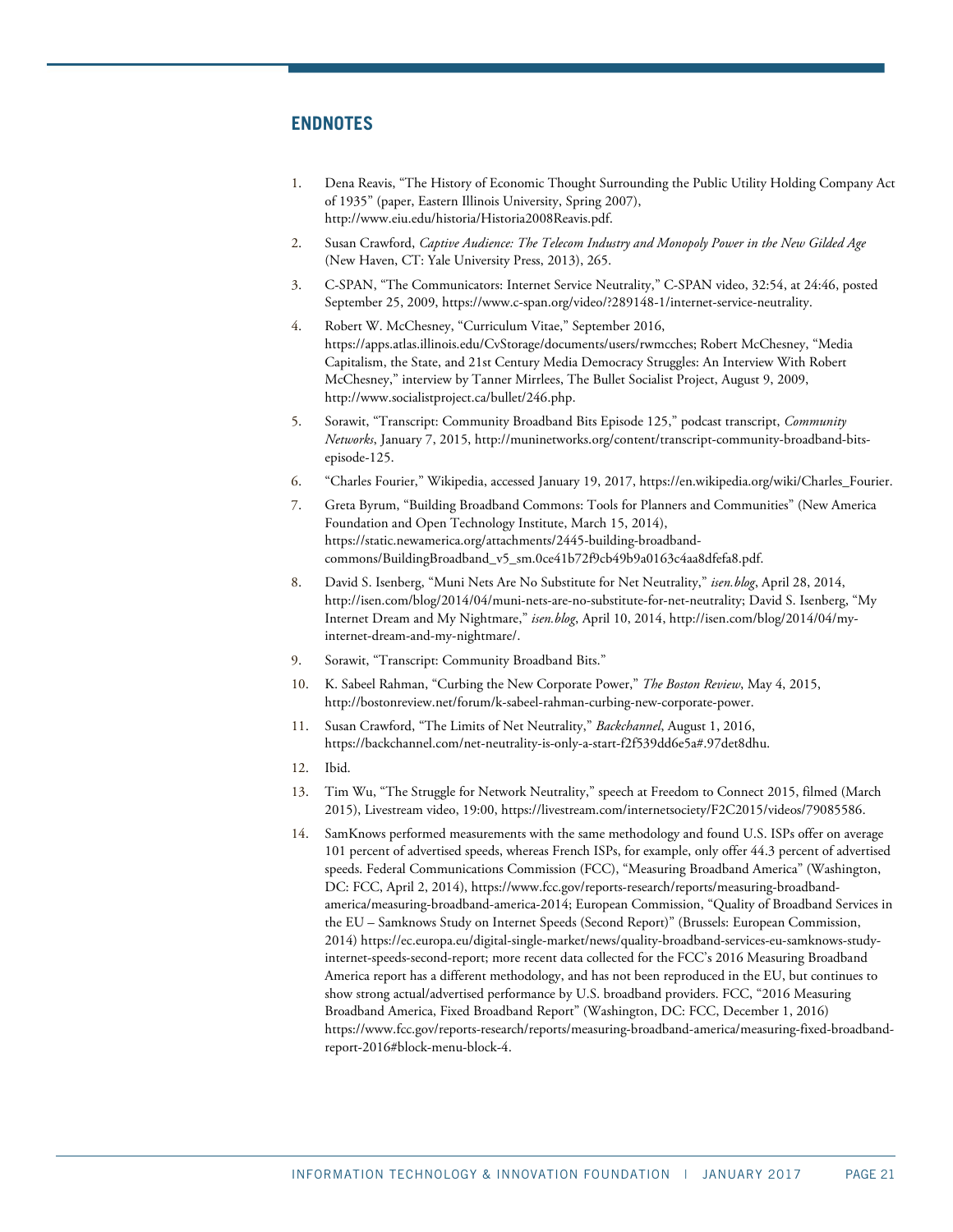- <span id="page-21-0"></span>15. For urbanicity, see for example Wendell Cox, "Suburban Nations: Canada, Australia, and the United States," *New Geography,* December 31, 2016[, http://www.newgeography.com/content/005495](http://www.newgeography.com/content/005495-suburban-nations-canada-australia-and-united-states) [suburban-nations-canada-australia-and-united-states;](http://www.newgeography.com/content/005495-suburban-nations-canada-australia-and-united-states) Organisation for Economic Co-operation and Development (OECD), Poverty Rate (OECD data; accessed January 19, 2017), [https://data.oecd.org/inequality/poverty-rate.htm.](https://data.oecd.org/inequality/poverty-rate.htm) The United States has the second highest poverty rate in the OECD.
- <span id="page-21-2"></span><span id="page-21-1"></span>16. Crawford, *Captive Audience*.
- 17. Akamai, "The State of the Internet, 1st Quarter, 2013 Report" (Akamai, 2013), 14, [https://www.akamai.com/us/en/multimedia/documents/state-of-the-internet/akamai-q1-2013-state-of](https://www.akamai.com/us/en/multimedia/documents/state-of-the-internet/akamai-q1-2013-state-of-the-internet-connectivity-report.pdf)[the-internet-connectivity-report.pdf.](https://www.akamai.com/us/en/multimedia/documents/state-of-the-internet/akamai-q1-2013-state-of-the-internet-connectivity-report.pdf)
- <span id="page-21-3"></span>18. *See* Doug Brake, "Rober Reich Gets Broadband Wrong," *Real Clear Policy,* February 8, 2016, [http://www.realclearpolicy.com/blog/2016/02/08/robert\\_reich\\_gets\\_broadband\\_wrong\\_1544.html.](http://www.realclearpolicy.com/blog/2016/02/08/robert_reich_gets_broadband_wrong_1544.html)
- <span id="page-21-4"></span>19. Akamai, "The State of the Internet, 3rd Quarter, 2016 Report" (Akamai, 2016), https://www.akamai.com/us/en/our-thinking/state-of-the-internet-report/global-state-of-the-internetconnectivity-reports.jsp.
- <span id="page-21-5"></span>20. Tweet from Akamai State of the Internet @akamai\_soti, June 29, 2016, [https://twitter.com/akamai\\_soti/status/748318639619706880.](https://twitter.com/akamai_soti/status/748318639619706880)
- <span id="page-21-6"></span>21. Akamai, "The State of the Internet, 3rd Quarter."
- <span id="page-21-7"></span>22. FCC, "2016 Measuring Broadband America."
- <span id="page-21-8"></span>23. Akamai, "The State of the Internet, 3rd Quarter."
- <span id="page-21-9"></span>24. Ibid.
- <span id="page-21-10"></span>25. Many papers and reports have been written explaining this. See for example Richard Bennet, Luke A. Stewart, and Robert D. Atkinson, "The Whole Picture: Where America's Broadband Networks Really Stand" (Information Technology and Innovation Foundation, February 2013), 59, [http://www2.itif.org/2013-whole-picture-america-broadband-networks.pdf;](http://www2.itif.org/2013-whole-picture-america-broadband-networks.pdf) Christopher Yoo, "U.S. vs. European Broadband Deployment: What Do the Data Say?" (Center for Technology, Innovation, and Competition and University of Pennsylvania Law School, June 2014), [https://www.law.upenn.edu/live/files/3352.](https://www.law.upenn.edu/live/files/3352)
- <span id="page-21-12"></span><span id="page-21-11"></span>26. Yoo, "U.S. vs. European Broadband Deployment: What Do the Data Say?"
- 27. Robert Reich, "Why We Must End Upward Pre-Distributions to the Rich," *Robert Reich*, September 27, 2015, http://robertreich.org/post/129996780230.
- <span id="page-21-13"></span>28. Susan Teltscher et al., "Measuring the Information Society Report" (Geneva: International Telecommunications Union, 2016), 136[, https://www.itu.int/en/ITU-](https://www.itu.int/en/ITU-D/Statistics/Documents/publications/misr2016/MISR2016-w4.pdf)[D/Statistics/Documents/publications/misr2016/MISR2016-w4.pdf.](https://www.itu.int/en/ITU-D/Statistics/Documents/publications/misr2016/MISR2016-w4.pdf) Note the ITU measurement for entry-level broadband is 2 Mbps.
- <span id="page-21-14"></span>29. Van Dijk Management Consultants for the European Commission, "Broadband Internet Access Cost (BIAC) 2015: Prices as of February 2015" (Brussels: European Commission, October 22, 2015), 35, https://ec.europa.eu/digital-single-market/en/news/study-retail-broadband-access-prices-february-2015.
- <span id="page-21-15"></span>30. Ibid.
- <span id="page-21-16"></span>31. See Bennet et al., "The Whole Picture."
- <span id="page-21-17"></span>32. Ibid.
- <span id="page-21-18"></span>33. For a good overview of the NBN shortcomings, see Lucia Gamboa Sorensen and Andrew Medina, "The End of Australia's National Broadband Network?" (Technology Policy Institute, June 2016), [https://techpolicyinstitute.org/wp](https://techpolicyinstitute.org/wp-content/uploads/2016/07/Sorensen_Medina_TheEndofAustraliasNationalBroadbandNetwork.pdf)
	- [content/uploads/2016/07/Sorensen\\_Medina\\_TheEndofAustraliasNationalBroadbandNetwork.pdf.](https://techpolicyinstitute.org/wp-content/uploads/2016/07/Sorensen_Medina_TheEndofAustraliasNationalBroadbandNetwork.pdf)
- <span id="page-21-19"></span>34. Ibid.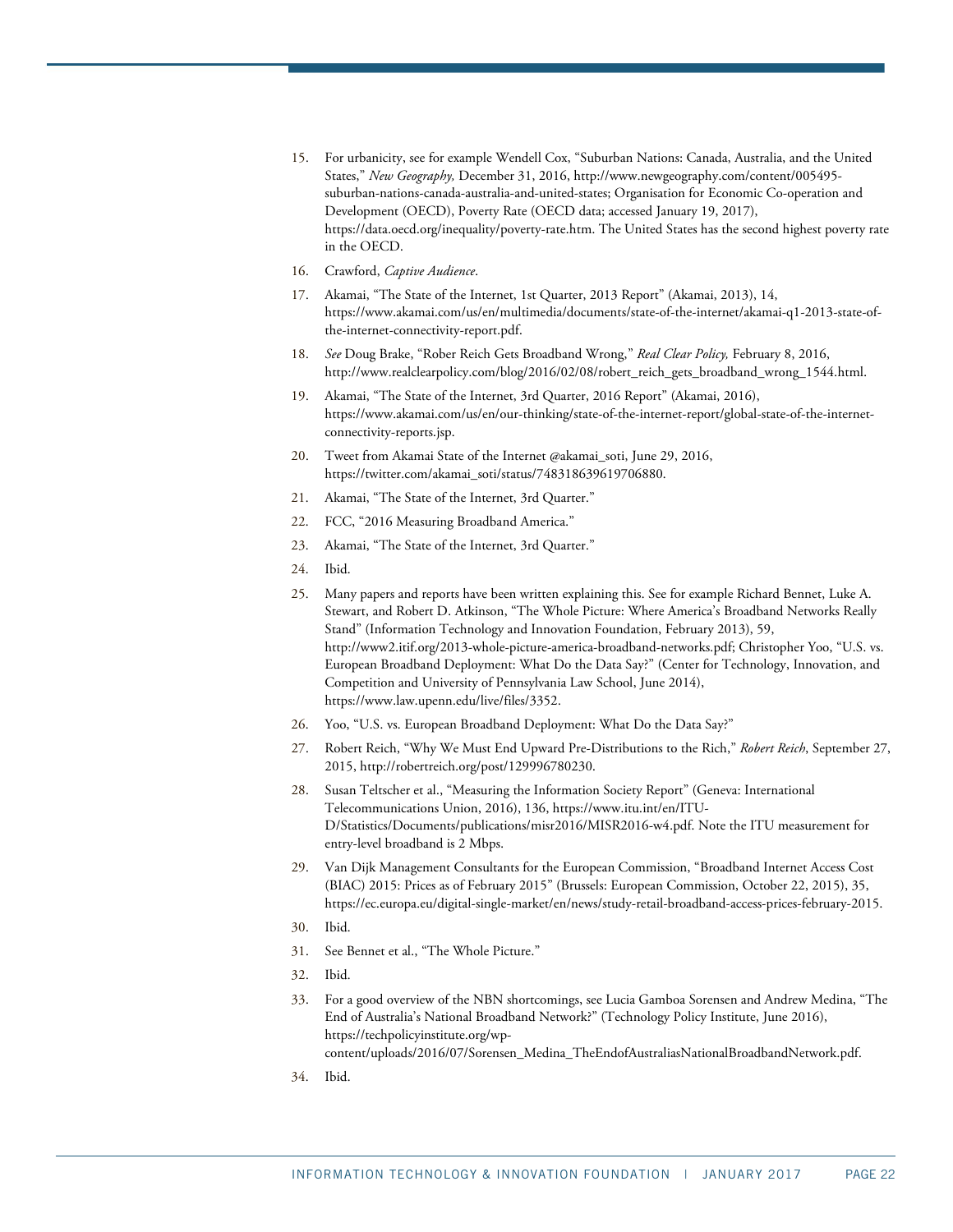- <span id="page-22-0"></span>35. Point Topic, "Residential Broadband Tariff Scorecard by Country – Q2 2016," 2016, [http://point](http://point-topic.com/free-analysis/residential-broadband-tariff-scorecard-by-country-q2-2016/)[topic.com/free-analysis/residential-broadband-tariff-scorecard-by-country-q2-2016/.](http://point-topic.com/free-analysis/residential-broadband-tariff-scorecard-by-country-q2-2016/)
- <span id="page-22-1"></span>36. See Doug Brake, "Flaws Remain in OTI's 'Cost of Connectivity,'" *Innovation Files*, November 9, 2014, [http://www.innovationfiles.org/flaws-remain-in-otis-cost-of-connectivity/.](http://www.innovationfiles.org/flaws-remain-in-otis-cost-of-connectivity/)
- <span id="page-22-2"></span>37. SamKnows performed measurements with the same methodology found U.S. ISPs offer on average 101 percent of advertised speeds, whereas French ISPs, for example, only offer 44.3 percent of advertised speeds. FCC, "Measuring Broadband America"; European Commission, "Quality of Broadband Services in the EU"; more recent data collected for the FCC's 2016 Measuring Broadband America report has a different methodology, and has not been reproduced in the EU, but continues to show strong actual/advertised performance by U.S. broadband providers. FCC, "2016 Measuring Broadband America."
- <span id="page-22-3"></span>38. See Rob Atkinson, "New America Foundation Report Finds Municipal Broadband Providers Gouging Consumers" *Innovation Files*, October 29, 2013, [http://www.innovationfiles.org/naf-broadband-report/.](http://www.innovationfiles.org/naf-broadband-report/)
- <span id="page-22-4"></span>39. Jonathan Chaplin et al., "US Cable Industry: How I Learned to Stop Worrying About Cable and Love OTT" (New Street Research, June 3, 2015), 6, [http://www.newstreetresearch.com/download/Industry\\_15-06-](http://www.newstreetresearch.com/download/Industry_15-06-03_(How_I_Learned_To_Love_OTT).pdf) [03\\_\(How\\_I\\_Learned\\_To\\_Love\\_OTT\).pdf.](http://www.newstreetresearch.com/download/Industry_15-06-03_(How_I_Learned_To_Love_OTT).pdf)
- <span id="page-22-5"></span>40. Ibid.
- <span id="page-22-6"></span>41. Ibid*.*
- <span id="page-22-7"></span>42. Ibid.
- <span id="page-22-8"></span>43. Christopher Mims, "Why Isn't the Price of Broadband Obeying Moore's Law?" *MIT Technology Review*, September 13, 2010, [https://www.technologyreview.com/s/420768/why-isnt-the-price-of-broadband](https://www.technologyreview.com/s/420768/why-isnt-the-price-of-broadband-obeying-moores-law/)[obeying-moores-law/.](https://www.technologyreview.com/s/420768/why-isnt-the-price-of-broadband-obeying-moores-law/)
- <span id="page-22-9"></span>44. For discussion, see Matt Starr and Will Rinehart, "Does Cable Really Have a 97% Profit Margin?" *The Daily Caller* (February 15, 2013)[, http://dailycaller.com/2013/02/15/does-cable-really-have-a-97-profit](http://dailycaller.com/2013/02/15/does-cable-really-have-a-97-profit-margin/)[margin/.](http://dailycaller.com/2013/02/15/does-cable-really-have-a-97-profit-margin/)
- <span id="page-22-10"></span>45. Derek Turner, "Free Press Written Response to Broadband Opportunity Council's Request for Comment" (letter from Free Press in response to the "Request for Comment" issued by the Broadband Opportunity Council, June 10, 2015)[, https://www.ntia.doc.gov/files/ntia/free\\_press\\_boc.pdf.](https://www.ntia.doc.gov/files/ntia/free_press_boc.pdf) The author was unable to find the support Free Press cites, but finds it odd that Free Press would cite a source titled "Cable Video Margin Falls Precipitously to All-Time Low in Q1" for the proposition that cable is very profitable.
- <span id="page-22-11"></span>46. See for example Bruce Kushnick, "Time Warner Cable's 97 Percent Profit Margin on High-Speed Internet Service Exposed," *The Huffington Post*, April 3, 2015, [http://www.huffingtonpost.com/bruce](http://www.huffingtonpost.com/bruce-kushnick/time-warner-cables-97-pro_b_6591916.html)[kushnick/time-warner-cables-97-pro\\_b\\_6591916.html.](http://www.huffingtonpost.com/bruce-kushnick/time-warner-cables-97-pro_b_6591916.html)
- <span id="page-22-12"></span>47. See for example Stock Analysis on Net, Comcast Corp Return on Invested Capital; accessed January 19, 2017, [https://www.stock-analysis-on.net/NASDAQ/Company/Comcast-Corp/Performance-](https://www.stock-analysis-on.net/NASDAQ/Company/Comcast-Corp/Performance-Measure/Return-on-Capital)[Measure/Return-on-Capital;](https://www.stock-analysis-on.net/NASDAQ/Company/Comcast-Corp/Performance-Measure/Return-on-Capital) J.B. Maverick, "What Is the Average Profit Margin for a Company in the Telecommunications Sector?" *Investopedia*, June 2, 2015, [http://www.investopedia.com/ask/answers/060215/what-average-profit-margin-company](http://www.investopedia.com/ask/answers/060215/what-average-profit-margin-company-telecommunications-sector.asp)[telecommunications-sector.asp.](http://www.investopedia.com/ask/answers/060215/what-average-profit-margin-company-telecommunications-sector.asp)
- <span id="page-22-13"></span>48. Sam Ro, "Here Are the Profit Margins for Every Sector in the S&P 500," *Business Insider*, August 16, 2012[, http://www.businessinsider.com/sector-profit-margins-sp-500-2012-8.](http://www.businessinsider.com/sector-profit-margins-sp-500-2012-8)
- <span id="page-22-14"></span>49. United States Census Bureau, "Quarterly Financial Report (QFR) Manufacturing, Mining, Trade, and Selected Service Industries, Third Quarter 2016," news release, December 5, 2016, [https://www.census.gov/econ/qfr/.](https://www.census.gov/econ/qfr/)
- <span id="page-22-15"></span>50. Ro, "Here Are the Profit Margins."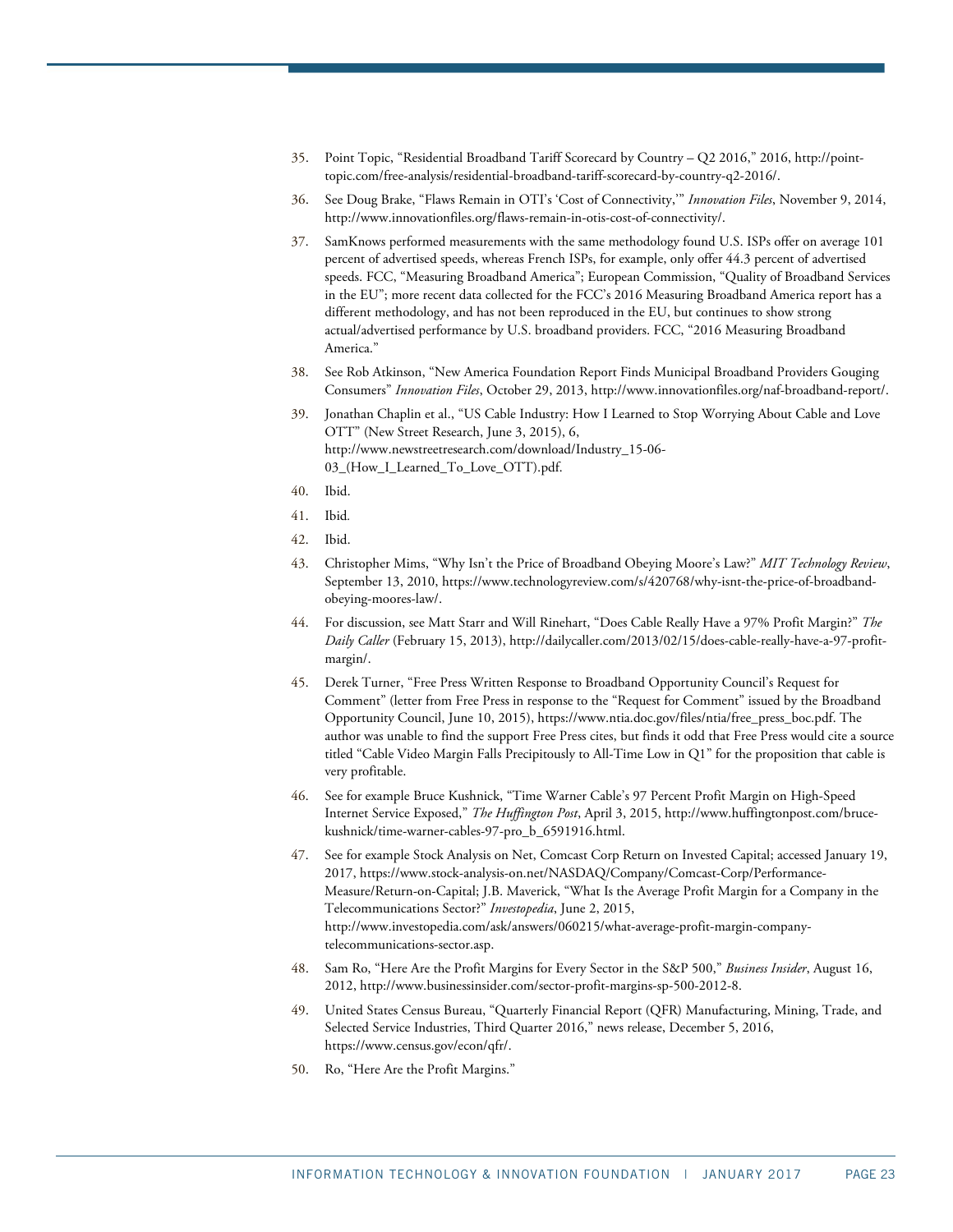- <span id="page-23-0"></span>51. See for example Council of Economic Advisers, "Mapping the Digital Divide" (Washington, DC: The White House, July 2015) [https://www.whitehouse.gov/sites/default/files/wh\\_digital\\_divide\\_issue\\_brief.pdf.](https://www.whitehouse.gov/sites/default/files/wh_digital_divide_issue_brief.pdf)
- 52. FCC, "2016 Measuring Broadband America," 79.
- <span id="page-23-2"></span><span id="page-23-1"></span>53. Tom Wheeler, "The Facts and Future of Broadband Competition" (prepared remarks of FCC Chairman Tom Wheeler, 1776 Headquarters, Washington, DC, September 4, 2014), [https://apps.fcc.gov/edocs\\_public/attachmatch/DOC-329161A1.pdf.](https://apps.fcc.gov/edocs_public/attachmatch/DOC-329161A1.pdf)
- <span id="page-23-3"></span>54. He tried to provide some rationale for this number when he stated "It's not uncommon for a U.S. Internet connected household to have six or more connected devices—including televisions, desktops, laptops, tablets, and smartphones. When these devices are used at the same time, as they often are in the evenings, it's not hard to overwhelm 10 Mbps of bandwidth." I don't know about you, but I personally am generally not using two devices at once. And as the Census Bureau reports, the average household size in the United States is 2.58 people, with the median size being less. So, the majority of households are not overwhelming 10 Mbps of bandwidth.
- <span id="page-23-4"></span>55. Federal Communications Commission (FCC), *2015 Broadband Progress Report* (Washington, DC: FCC, February 4, 2015)[, https://www.fcc.gov/reports-research/reports/broadband-progress-reports/2015](https://www.fcc.gov/reports-research/reports/broadband-progress-reports/2015-broadband-progress-report) [broadband-progress-report;](https://www.fcc.gov/reports-research/reports/broadband-progress-reports/2015-broadband-progress-report) FCC, *2016 Broadband Progress Report* (Washington, DC: FCC, January 29, 2016)[, https://www.fcc.gov/reports-research/reports/broadband-progress-reports/2016-broadband](https://www.fcc.gov/reports-research/reports/broadband-progress-reports/2016-broadband-progress-report)[progress-report.](https://www.fcc.gov/reports-research/reports/broadband-progress-reports/2016-broadband-progress-report)
- <span id="page-23-5"></span>56. Ibid.
- <span id="page-23-6"></span>57. Htrostle, "National Cooperative Month: Celebrate Gigabit Cooperatives," *Community Networks*, October 20, 2016, [https://muninetworks.org/content/national-cooperative-month-celebrate-gigabit](https://muninetworks.org/content/national-cooperative-month-celebrate-gigabit-cooperatives)[cooperatives.](https://muninetworks.org/content/national-cooperative-month-celebrate-gigabit-cooperatives)
- <span id="page-23-7"></span>58. Harold Feld, "America's Broadband Blues," *The Los Angeles Times,* July 23, 2013, http://articles.latimes.com/2013/jul/23/opinion/la-oe-feld-broadband-gigabit-access-20130723.
- <span id="page-23-8"></span>59. Mario Trujillo, "Want Fast Internet? Move to Chattanooga," *The Hill,* October 15, 2015, http://thehill.com/policy/technology/257062-chattanooga-rolls-out-10-gig-internet-speeds.
- <span id="page-23-9"></span>60. For example see Ariel Stulberg, "Why Google Is Giving Up on Its Dream to Bring Super-Fast Broadband to Everyone" *Vox*, October 26, 2016, [http://www.vox.com/new-money/2016/10/17/13230500/gigabit](http://www.vox.com/new-money/2016/10/17/13230500/gigabit-networks-chattanooga-google)[networks-chattanooga-google.](http://www.vox.com/new-money/2016/10/17/13230500/gigabit-networks-chattanooga-google)
- <span id="page-23-10"></span>61. Karl Bode, "Netflix: 4K Video Will Need at Least 15 Mbps," *DSL Reports,* September 23, 2013, [http://www.dslreports.com/shownews/Netflix-4K-Video-Will-Need-At-Least-15-Mbps-125924.](http://www.dslreports.com/shownews/Netflix-4K-Video-Will-Need-At-Least-15-Mbps-125924)
- <span id="page-23-11"></span>62. Quink, "Here's a New Scenario I Just Created Illustrating What Happens If Net Neutrality Disappears," *Reddit*, October 28, 2009, https://www.reddit.com/r/pics/comments/9yj1f/heres\_a\_new\_scenario\_i\_just\_created\_illustrating/; Betsy Isaacson, "One Frightening Chart Shows What You Might Pay For Internet Once Net Neutrality Is Gone*," The Huffington Post*, January 17, 2014, http://www.huffingtonpost.com/2014/01/17/netneutrality-gone\_n\_4611477.html.
- <span id="page-23-12"></span>63. Many populists considered railroads and telegraph systems to be "natural monopolies" that needed regulation, or even public ownership. "Populist Party Platform," *Omaha Morning World-Herald*., July 5, 1892,

[http://www.wwnorton.com/college/history/eamerica/media/ch22/resources/documents/populist.htm.](http://www.wwnorton.com/college/history/eamerica/media/ch22/resources/documents/populist.htm) 

- <span id="page-23-13"></span>64. Sascha D. Meinrath et al., "Afterword: Internet Freedom, Nuanced Digital Divides, and the Internet Craftsman," in *The Digital Divide,* edited by Massimo Ragnedda and GlennW. Muschert (New York: Routledge, 2013).
- <span id="page-23-14"></span>65. "Broadband Now a Legal Right in Finland," *ITU News*, July-August 2010, [http://www.itu.int/net/itunews/issues/2010/06/34.aspx.](http://www.itu.int/net/itunews/issues/2010/06/34.aspx)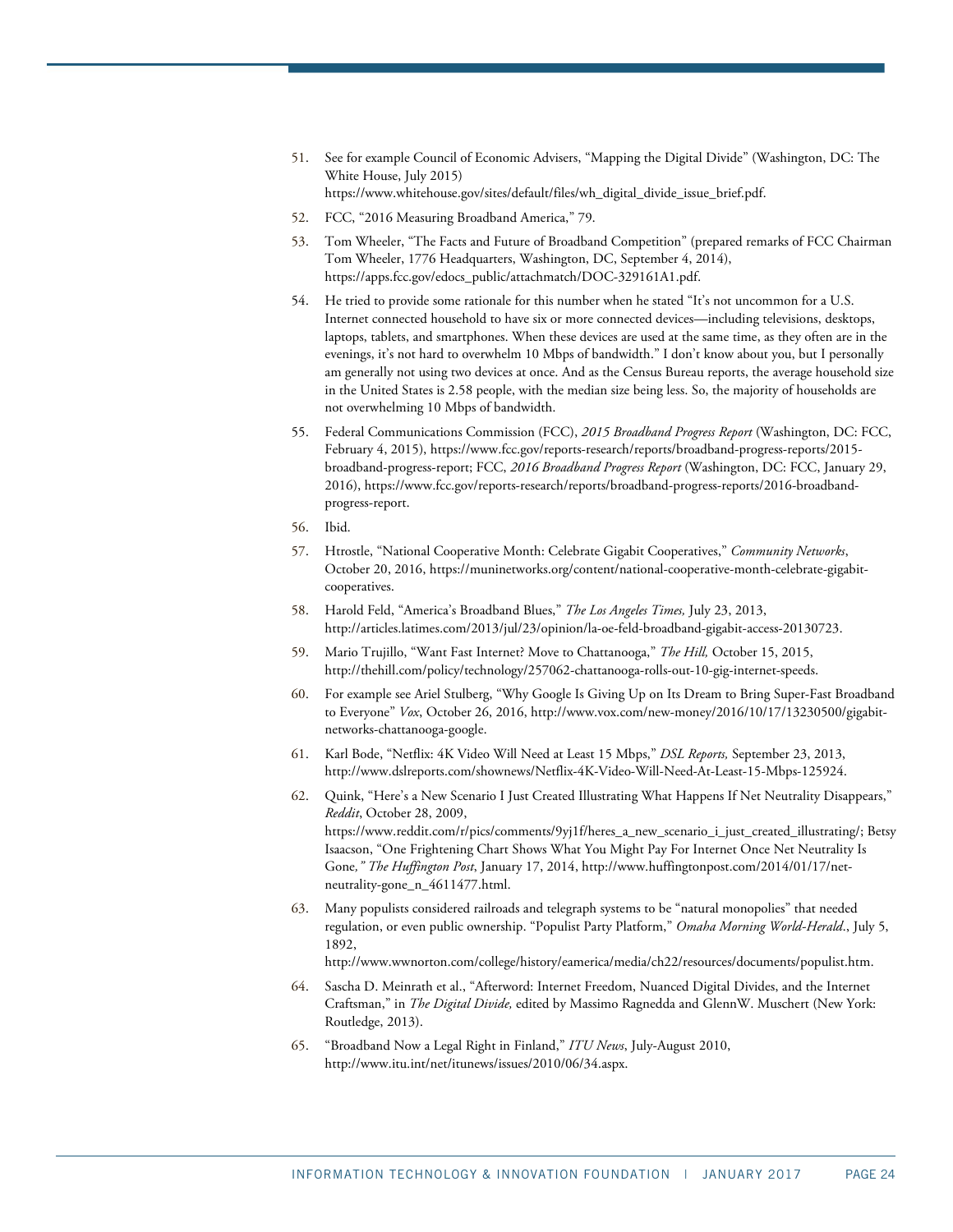- <span id="page-24-0"></span>66. See Stuart N. Brotman, "Life, Liberty, and the Pursuit of Broadband" *Brookings Techtank*, November 13, 2014[, https://www.brookings.edu/blog/techtank/2014/11/13/life-liberty-and-the-pursuit-of-broadband/.](https://www.brookings.edu/blog/techtank/2014/11/13/life-liberty-and-the-pursuit-of-broadband/) For speed comparisons, see Akamai, "The State of the Internet, 3rd Quarter."
- <span id="page-24-1"></span>67. In 1993 Jeffrey MacKie-Mason and Hal Varian argued that "usage-based pricing is likely to be necessary to control congestion on the Internet." Jeffrey K. MacKie-Mason and Hal R. Varian, "Pricing the Internet" (paper, prepared for the conference 'Public Access to the Internet," April 1993), [http://people.ischool.berkeley.edu/~hal/Papers/UM/Pricing\\_the\\_Internet.pdf.](http://people.ischool.berkeley.edu/%7Ehal/Papers/UM/Pricing_the_Internet.pdf)
- <span id="page-24-2"></span>68. For example see Phillip Dampier, "Issue Tag: Artificial Limits," *Stop the Cap!* May 22, 2012, http://stopthecap.com/tag/arbitrary-limits/; Danielle Kehl and Patrick Lucey, "Artificial Scarcity: How Data Caps Harm Consumers and Innovation" (New America Foundation and the Open Technology Institute, June 2015), https://static.newamerica.org/attachments/3556-artificialscarcity/DataCaps\_Layout\_Final.a7ef6b9029da4dd29324757e5710b903.pdf.
- <span id="page-24-3"></span>69. Mike Paxton, "The FCC Targets the Set-Top Box," *S&P Market Intelligence,* April 2016, [http://marketintelligence.spglobal.com/blog/the-fcc-targets-the-set-top-box.](http://marketintelligence.spglobal.com/blog/the-fcc-targets-the-set-top-box)
- <span id="page-24-4"></span>70. For example, Shiva Stella, "Public Knowledge Asks FCC to Ensure that Retransmission Consent System Protects Viewers," *Public Knowledge* (December 1, 2015)[, https://www.publicknowledge.org/press](https://www.publicknowledge.org/press-release/public-knowledge-asks-fcc-to-ensure-that-retransmission-consent-system-prot)[release/public-knowledge-asks-fcc-to-ensure-that-retransmission-consent-system-prot.](https://www.publicknowledge.org/press-release/public-knowledge-asks-fcc-to-ensure-that-retransmission-consent-system-prot)
- <span id="page-24-5"></span>71. See Timothy Karr, "Change or Cha-Ching?" *Free Press* (January 22, 2009) <http://www.freepress.net/blog/09/01/21/change-or-cha-ching> (arguing that if incumbents would receive stimulus money to upgrade rural networks, it would represent a "corporate welfare boondoggle").
- <span id="page-24-6"></span>72. Ibid.
- <span id="page-24-7"></span>73. Mike Farrell, "Moffett Downgrades Cable Sector on Title II Woes," *Mulitchannel News*, February 17, 2015, http://www.multichannel.com/news/news-articles/moffett-downgrades-cable-sector-titleiiwoes/388046.
- <span id="page-24-8"></span>74. Susan Crawford, "Changing Perspectives" (presentation, F2C: Freedom to Connect Conference, March 2, 2015), available a[t http://freedom-to-connect.net/slides/crawford.ppt.](http://freedom-to-connect.net/slides/crawford.ppt)
- <span id="page-24-9"></span>75. Blair Levin, "What Have We Learned from Google Fiber," *CNET*, July 31, 2015, http://www.cnet.com/news/what-have-we-learned-from-google-fiber/.
- <span id="page-24-10"></span>76. Ibid.
- <span id="page-24-11"></span>77. As Jean-Jacques Laffont and Nobel laureate Jean Tirole explained in their 2000 analysis of telecommunications competition, "there is in general a trade-off between promoting [service] competition to increase social welfare once the infrastructure is in place and encouraging the incumbent to invest and maintain the infrastructure." Jean-Jacques Laffont and Jean Tirole, *Competition in Telecommunications* (Cambridge, MA: The MIT Press, 2000). Research since then has shown it is incredibly difficult, if not impossible, to calibrate any sort of "ladder of investment" to leverage openaccess networks into facilities-based competition. For example, Grajek and Röller provide econometric analysis showing that the European Union's attempt at local loop unbundling is poorly designed and likely will not lead to expanded facilities-based competition. Michal Grajek and Lars-Hendrik Röller, "Regulation and Investment in Network Industries: Evidence from European Telecoms," *Journal of Law and Economics 55*, no. 1 (2012),

http://econpapers.repec.org/article/ucpjlawec/doi\_3a10.1086\_2f661196.htm. These types of theoretical examinations are born out in broader data comparing a wide range of metrics across different nations in reports from the OECD, Akamai's State of the Internet reports, Christopher Yoo's comparison of nextgeneration networks in the EU and United States, and ITIF's findings over the years. See for example Bennett, Stewart, and Atkinson, "The Whole Picture."

<span id="page-24-12"></span>78. Brian Fung, "How Chattanooga Beat Google Fiber by Half a Decade," *The Washington Post*, September 17, 2013, [https://www.washingtonpost.com/news/the-switch/wp/2013/09/17/how-chattanooga-beat](https://www.washingtonpost.com/news/the-switch/wp/2013/09/17/how-chattanooga-beat-google-fiber-by-half-a-decade/?utm_term=.e2fb58a18df0)[google-fiber-by-half-a-decade/?utm\\_term=.e2fb58a18df0.](https://www.washingtonpost.com/news/the-switch/wp/2013/09/17/how-chattanooga-beat-google-fiber-by-half-a-decade/?utm_term=.e2fb58a18df0)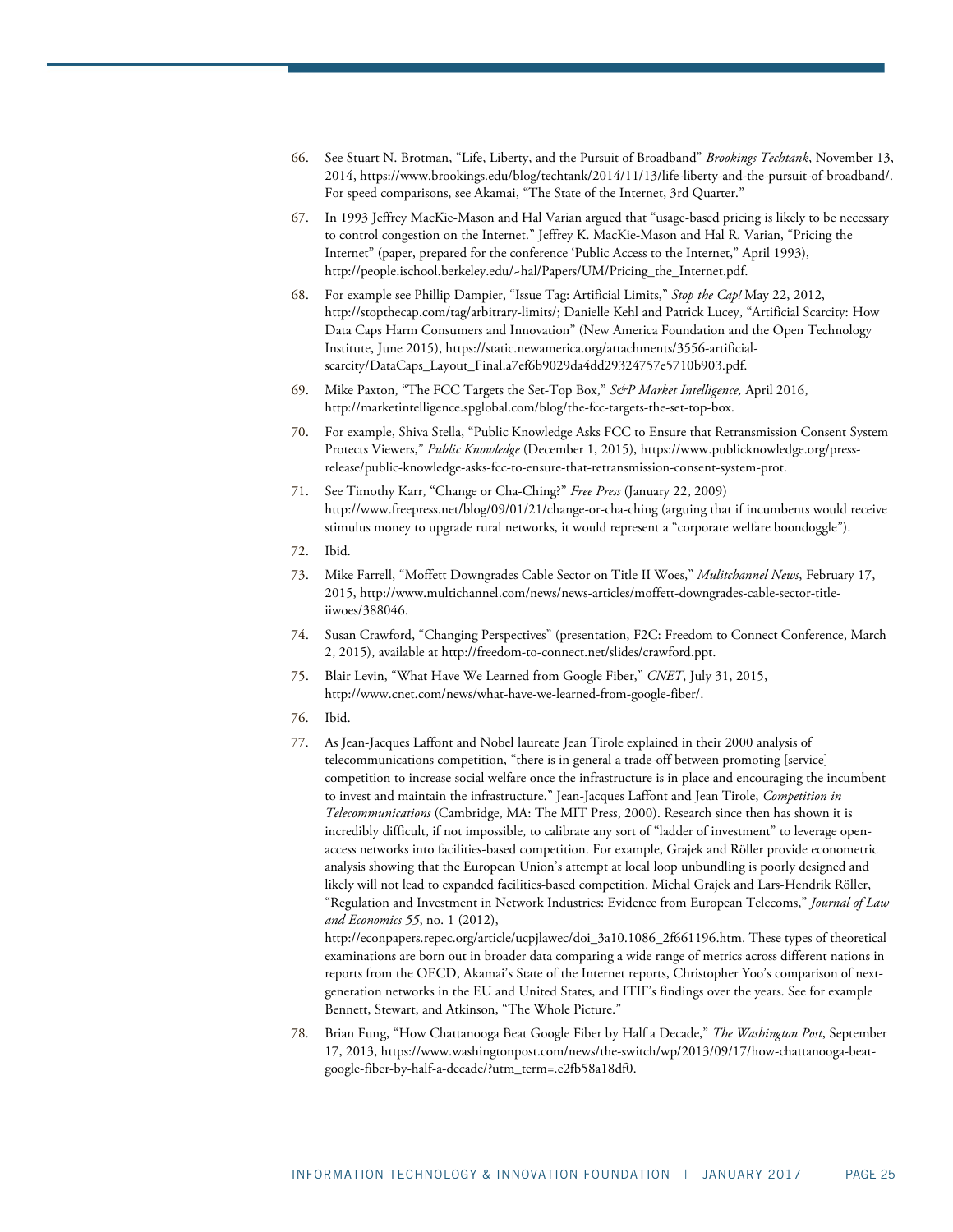<span id="page-25-0"></span>79. John B. Judis, "The Next Elizabeth Warren," *New Republic*, April 30, 2013, [https://newrepublic.com/article/113028/susan-crawford-high-speed-internets-elizabeth-warren.](https://newrepublic.com/article/113028/susan-crawford-high-speed-internets-elizabeth-warren) 

<span id="page-25-1"></span>80. Ibid.

- <span id="page-25-2"></span>81. See for example Robert W. Crandall and Kenneth Flamm, eds., *Changing the Rules: Technological Change, International Competition, and Regulation in Communications* (Washington, DC: Brookings Institution Press, March 1, 1989), 177; Christopher Yoo, *The Dynamic Internet: How Technology, Users, and Businesses Are Transforming the Network* (Washington, DC: AEI Press, September 14, 2012); see also Howard A. Shelanski and J. Gregory Sidak, "Antitrust Divestiture in Network Industries," *The University of Chicago Law Review 68*, no. 1 (Winter 2001), http://chicagounbound.uchicago.edu/cgi/viewcontent.cgi?article=5072&context=uclrev.
- <span id="page-25-4"></span><span id="page-25-3"></span>82. Laffont and Tirole, *Competition in Telecommunications*.
- 83. For example see Susan Crawford, "Big Cable Owns Internet Access. Here's How to Change That." *Backchannel*, January 2016[, https://backchannel.com/big-cable-owns-internet-access-here-s-how-to](https://backchannel.com/big-cable-owns-internet-access-here-s-how-to-change-that-131fe62cd98f#.pt72vvr2v)[change-that-131fe62cd98f#.pt72vvr2v.](https://backchannel.com/big-cable-owns-internet-access-here-s-how-to-change-that-131fe62cd98f#.pt72vvr2v)
- <span id="page-25-5"></span>84. See for example our report discussing 5G technologies. Doug Brake, "5G and Next Generation Wireless: Implications for Policy and Competition" (Information Technology and Innovation Foundation, June 2016)[, http://www2.itif.org/2016-5g-next-generation.pdf.](http://www2.itif.org/2016-5g-next-generation.pdf)